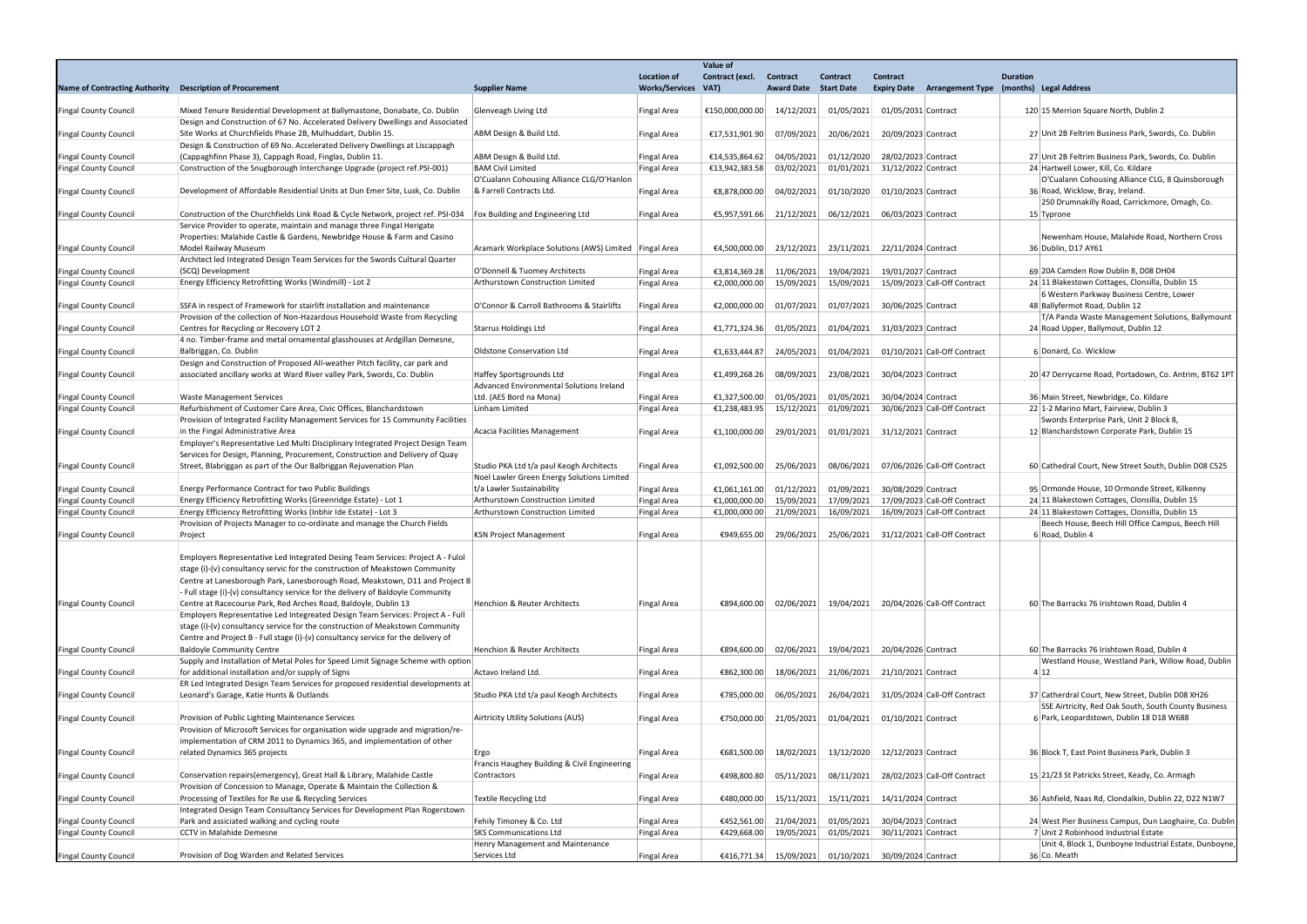|                                      |                                                                                                             |                                            |                     | Value of        |                              |                       |                                                       |                                                    |                                                           |
|--------------------------------------|-------------------------------------------------------------------------------------------------------------|--------------------------------------------|---------------------|-----------------|------------------------------|-----------------------|-------------------------------------------------------|----------------------------------------------------|-----------------------------------------------------------|
|                                      |                                                                                                             |                                            | <b>Location of</b>  | Contract (excl. | Contract                     | Contract              | <b>Contract</b>                                       | <b>Duration</b>                                    |                                                           |
| <b>Name of Contracting Authority</b> | <b>Description of Procurement</b>                                                                           | <b>Supplier Name</b>                       | Works/Services VAT) |                 | <b>Award Date Start Date</b> |                       |                                                       | <b>Expiry Date</b> Arrangement Type                | (months) Legal Address                                    |
| <b>Fingal County Council</b>         | Purchase of Three (3) New Winter Gritting Trucks                                                            | <b>Econ Engineering Limited</b>            | <b>Fingal Area</b>  |                 | €410,922.60 24/05/2021       | 12/05/2021            | 11/05/2022 Contract                                   |                                                    | 12 Boroughbridge Road, Ripon, HG4 1UE, UK                 |
|                                      | Provision of the collection of Hazardous Household Waste from Recycling Centres                             |                                            |                     |                 |                              |                       |                                                       |                                                    | Clonminam Industrial Estate, Knockmay, Portlaoise,        |
| <b>Fingal County Council</b>         | for Recycling or Recovery LOT 1                                                                             | Enva Ireland Ltd.                          | <b>Fingal Area</b>  | €408,382.12     | 01/05/2021                   | 01/04/2021            | 31/03/2023 Contract                                   |                                                    | 24 Co. Laois, R32 XD95                                    |
|                                      | Conservation Repairs to South West Corner of Estate Wall, Newbridge Demesne,                                |                                            |                     |                 |                              |                       |                                                       |                                                    | 24 Drumalt Road, Silverbridge, Newry, Co. Down. BT35      |
| <b>Fingal County Council</b>         | Donabate, Co. Dublin                                                                                        | James Oliver Hearthy & Sons                | <b>Fingal Area</b>  | €366,490.00     | 11/05/2021                   | 14/06/2021            |                                                       | 14/10/2021 Call-Off Contract                       | 4 9 LQ                                                    |
|                                      |                                                                                                             |                                            |                     |                 |                              |                       |                                                       |                                                    |                                                           |
| <b>Fingal County Council</b>         | Demolition of the O'Sheas Building at Balbriggan Harbour                                                    | Hegarty Demolition Ltd.                    | <b>Fingal Area</b>  | €335,936.00     | 14/10/2021                   | 01/10/2021            | 01/01/2022 Contract                                   |                                                    | 3 46 Blackburne Square, Rathfarnham, Dublin, D14 V4F1     |
|                                      |                                                                                                             | G & J Kearns Developments Ltd T/A Gerry    |                     |                 |                              |                       |                                                       |                                                    |                                                           |
|                                      |                                                                                                             |                                            |                     |                 |                              |                       |                                                       |                                                    |                                                           |
| <b>Fingal County Council</b>         | Taking in charge projects phase 5 (Drynam Hall)                                                             | Kearns plant Hire                          | <b>Fingal Area</b>  | €331,999.25     |                              | 29/06/2021 28/06/2021 | 25/12/2021 Contract                                   |                                                    | 5 Ballyboughal Road, Naul, Co. Dublin                     |
|                                      | Supply and Installation of Pre-Fabricated Modular Public Conveniences within                                |                                            |                     |                 |                              |                       |                                                       |                                                    |                                                           |
|                                      | Fingal County Council's Administrative Area to meet Urgent Recently Identified                              |                                            |                     |                 |                              |                       |                                                       |                                                    |                                                           |
| <b>Fingal County Council</b>         | Needs                                                                                                       | Healthmatic (Ireland) Ltd.                 | <b>Fingal Area</b>  | €331,115.00     | 19/04/2021                   | 20/04/2021            | 30/12/2021 Contract                                   |                                                    | 8 20 Park Street, Dundalk, Co. Louth                      |
|                                      |                                                                                                             |                                            |                     |                 |                              |                       |                                                       |                                                    | Atkins House, 150 Airside Business Park, Swords, Co.      |
| <b>Fingal County Council</b>         |                                                                                                             |                                            |                     | €310,175.00     | 24/05/2021                   | 03/05/2021            | 03/05/2025 Contract                                   |                                                    | 48 Dublin                                                 |
| <b>Fingal County Council</b>         | Supply and Mechanical Planting of Bulbs and Wildflowers Countywide                                          | Flower Your Place                          | <b>Fingal Area</b>  | €303,244.46     | 11/10/2021                   | 30/11/2021            |                                                       | 30/01/2022 Call-Off Contract                       | 2 DE OUDE WijK 15, 2771 WT, BOSKOOP, Netherlands          |
| <b>Fingal County Council</b>         | Taking in charge projects Phase 1 (Martello, New Haven Bay, Chieftain's Way)                                | Dancor Civil Engineering Ltd               | <b>Fingal Area</b>  | €300,720.00     | 22/07/2021                   | 05/04/2021            | 05/10/2021 Contract                                   |                                                    | 6 Ardee Road, Dunleer, Co. Louth, A92 H2AR                |
| <b>Fingal County Council</b>         | Provision of Dog Shelter Services                                                                           | Midland Animal Care Limited (MACL)         | <b>Fingal Area</b>  | €265,000.00     | 15/09/2021                   | 01/09/2021            | 14/09/2022 Contract                                   |                                                    | 12 Ballyshane, Cloghan, Co. Offaly                        |
|                                      | Active Travel and Transportation Consultancy Services for the Delivery of Our                               |                                            |                     |                 |                              |                       |                                                       |                                                    |                                                           |
| <b>Fingal County Council</b>         | Balbriggan Rejuvenation Plan                                                                                | <b>DBFL Consulting Engineers</b>           | <b>Fingal Area</b>  | €260,013.00     | 27/09/2021                   | 01/09/2021            | 30/08/2027 Contract                                   |                                                    | 71 Ormond House, Upper Ormond Quay, Dublin 7              |
|                                      |                                                                                                             |                                            |                     |                 |                              |                       |                                                       |                                                    | Hibernia House, Cherrywood Science & Tehnology            |
| <b>Fingal County Council</b>         | Extra requirements on Office 365, Azure and Microsoft                                                       | Hibernia Services Ltd t/a Evros Tech Group | Fingal Area         | €260,000.00     | 12/07/2021                   | 25/05/2021            | 24/05/2023 Contract                                   |                                                    | 24 Park, Loughlinstown, Dublin 18                         |
|                                      |                                                                                                             |                                            |                     |                 |                              |                       |                                                       |                                                    |                                                           |
|                                      | BIM Manager & Associated Services for the Swords Cultural Quarter development                               |                                            |                     |                 |                              |                       |                                                       |                                                    |                                                           |
|                                      | encompassing the Swords Civic & Cultural Centre, Public Realm & SCQ Hub                                     |                                            |                     |                 |                              |                       |                                                       |                                                    |                                                           |
| <b>Fingal County Council</b>         | Building                                                                                                    | Integrated Utility Services Ireland        | <b>Fingal Area</b>  | €247,725.00     | 12/02/2021                   | 01/01/2020            | 31/12/2026 Contract                                   |                                                    | 84 Block 8, Blanchardstown Corporate Park, Dublin 15.     |
| <b>Fingal County Council</b>         | Event Co-Ordination and related Services for Celebrate Fingal                                               | Peak Productions & Safety Ltd.             | <b>Fingal Area</b>  | €241,000.00     | 06/08/2021                   | 06/08/2021            | 30/10/2021 Contract                                   |                                                    | 2 48 Kenure Park, Rush, Co. Dublin                        |
|                                      | Design and Construction of Stub Wall & Fitting of Raillings & Gates at Bells Lane,                          |                                            |                     |                 |                              |                       |                                                       |                                                    |                                                           |
| <b>Fingal County Council</b>         | Bremore Castle, Balbriggan, Co. Dublin                                                                      | Dancor Civil Engineering Ltd               | <b>Fingal Area</b>  | €237,925.00     | 18/08/2021                   | 26/07/2021            | 28/01/2022 Contract                                   |                                                    | 6 Ardee Road, Dunleer, Co. Louth, A92 H2AR                |
| <b>Fingal County Council</b>         | Collection & Banking of Cash                                                                                | Brinks Cash Services Ireland Limited       | <b>Fingal Area</b>  | €222,750.00     | 01/05/2021                   | 12/04/2021            | 11/04/2024 Contract                                   |                                                    | 36 Colas House, Bluebell Avenue, Bluebell, Dublin 12      |
| <b>Fingal County Council</b>         | Provision of Accounting, Audit and Financial Services for Internal Audit                                    | Mazars                                     | <b>Fingal Area</b>  | €214,500.00     | 13/09/2021                   | 13/09/2021            |                                                       | 12/09/2023 Call-Off Contract                       | 24 Harcourt Centre, Block 3, Harcourt Road, Dublin 2      |
| Fingal County Council                | Provision of Aptitude Tests                                                                                 | Staffline Recruitment Ireland              | <b>Fingal Area</b>  | €213,000.00     | 09/06/2021                   | 07/06/2021            | 06/06/2024 Contract                                   |                                                    | 36 47 Queens Square, Belfast, BT1 3FG                     |
|                                      | Architect Led Integrated Design Team Services for professional conservation                                 |                                            |                     |                 |                              |                       |                                                       |                                                    |                                                           |
|                                      | related services for the Proposed Refurbishment/Repair & Renewal Works to                                   |                                            |                     |                 |                              |                       |                                                       |                                                    |                                                           |
| <b>Fingal County Council</b>         | Guinness Bridge, Lower Road, Strawberry Beds, Dublin 15.                                                    | Fitzgerald Kavanagh & Partners             | <b>Fingal Area</b>  | €179,960.00     | 22/07/2021                   | 31/07/2021            |                                                       | 31/01/2024 Call-Off Contract                       | 30 1 Mount Street Crescent, Dublin 2                      |
|                                      | Provision of Bikes and all operating requirements for a station-less bike sharing                           |                                            |                     |                 |                              |                       |                                                       |                                                    |                                                           |
|                                      | scheme in the Fingal Administrative Area                                                                    |                                            |                     |                 | 28/05/2021                   | 28/05/2019            |                                                       |                                                    |                                                           |
| <b>Fingal County Council</b>         |                                                                                                             | Bleeper Bike                               | <b>Fingal Area</b>  | €176,500.00     |                              |                       | 28/11/2022 Contract                                   |                                                    | 42 rear of 24 South Richmond Street, Portobello, Dublin . |
|                                      |                                                                                                             |                                            |                     |                 |                              |                       |                                                       |                                                    |                                                           |
| <b>Fingal County Council</b>         | Road resurfacing at Corrstown Lane, Kilsallaghan, Co. Dublin                                                | Lagan Asphalt Ltd.                         | <b>Fingal Area</b>  | €167,796.50     | 16/08/2021                   | 18/08/2021            |                                                       | 18/11/2021 Call-Off Contract                       | 3 Rosemount Business Park, Ballycoolin Road, Dublin 11    |
|                                      | Design and Construction of the Martello Towers of Dublin Exhibition within The                              |                                            |                     |                 |                              |                       |                                                       |                                                    | 107C Bann Road, Dublin Industrial Estate, Glasnevin,      |
| <b>Fingal County Council</b>         | Red Island Martello Tower, Skerries                                                                         | Nine Yards Design Ltd                      | <b>Fingal Area</b>  | €164.959.00     | 29/01/2021                   | 01/01/2021            | 30/09/2023 Contract                                   |                                                    | 33 D11Y5CD                                                |
| <b>Fingal County Council</b>         | Installation and repair of Traffic Calming Ramps at various location                                        | MCM Surfacing Ltd.                         | <b>Fingal Area</b>  | €164,940.00     | 28/09/2021                   | 03/06/2021            |                                                       | 01/12/2021 Call-Off Contract                       | 5 Lawlesstown, Dunleer, Co. Louth                         |
|                                      |                                                                                                             |                                            |                     |                 |                              |                       |                                                       |                                                    | Level 5 Block 4, Dundrum Town Centre, Sandyford           |
| <b>Fingal County Council</b>         | SEIM SOC Service for Fingal County Council                                                                  | ATOS IT Solutions & Services Ltd           | <b>Fingal Area</b>  | €162,686.00     | 15/11/2021 (blank)           |                       | (blank)                                               | Contract                                           | Road, Dublin 16                                           |
|                                      |                                                                                                             |                                            |                     |                 |                              |                       |                                                       |                                                    |                                                           |
| <b>Fingal County Council</b>         | Emergency Structural Bridge remedial works for the Vauxhall Bridge in Balbriggan Jons Civil Engineering Ltd |                                            | <b>Fingal Area</b>  | €154,500.00     |                              | 29/04/2021 03/05/2021 | 03/09/2021 Contract                                   |                                                    | 4 Carranstown, Duleek, Co. Meath A92 K654                 |
|                                      | Project Archaeologist services associated with Swords Cultural Quarter                                      |                                            |                     |                 |                              |                       |                                                       |                                                    |                                                           |
|                                      | Development ecompassing the Swords Civic & Cultural Centre, Public Realm &                                  |                                            |                     |                 |                              |                       |                                                       |                                                    |                                                           |
| <b>Fingal County Council</b>         | <b>SCQ Hub Building</b>                                                                                     | <b>Rubicon Heritage Services Ltd</b>       | <b>Fingal Area</b>  | €149,870.25     | 08/02/2021                   |                       | 01/01/2021 31/12/2026 Contract                        |                                                    | 72 Unit 2, Europa Enterprise Park, Middleton, Co. Cork    |
| <b>Fingal County Council</b>         | Road Inlay & Ancillary Works at Lohunda Estate, Dublin 15                                                   | Pavement & Road Surfacing Ltd              | <b>Fingal Area</b>  | €149,125.00     | 30/08/2021                   | 01/09/2021            |                                                       | 30/09/2021 Call-Off Contract                       | 1 Westwinds, Windmill Hill, Rathcoole, Co. Dublin         |
| <b>Fingal County Council</b>         | Post Collection Services 2021                                                                               | Print Post Ltd.                            |                     | €145,000.00     | 05/07/2021                   |                       | 01/01/2021 31/12/2021 Contract                        |                                                    |                                                           |
|                                      | Demolition & Enabling Works at Ballough Place & Monastery Court, Lusk, Co.                                  |                                            | <b>Fingal Area</b>  |                 |                              |                       |                                                       |                                                    | 12 Unit 4 Broomhill Park, Tallaght, Dublin 24             |
|                                      |                                                                                                             |                                            |                     |                 |                              |                       |                                                       |                                                    |                                                           |
| Fingal County Council                | Dublin                                                                                                      | Kiernan Plant Hire Ltd.                    | <b>Fingal Area</b>  | €142,970.00     | 19/11/2021                   | 29/10/2021            | 05/02/2023 Contract                                   |                                                    | 15 Grougha, Ring Commons, Balbriggan, Co. Dublin          |
|                                      |                                                                                                             |                                            |                     |                 |                              |                       |                                                       |                                                    | Ground Floor, Block G, Eastpoint Business Park,           |
| Fingal County Council                | Provision of Market Research and Surveys Consultancy Services                                               | Red C Research and Marketing Ltd           | <b>Fingal Area</b>  | €140,000.00     | 13/12/2021                   | 01/12/2021            |                                                       | 30/11/2024 Call-Off Contract                       | 36 Clontarf, Dublin 3                                     |
|                                      | Public consultation communications design and related project management                                    |                                            |                     |                 |                              |                       |                                                       |                                                    |                                                           |
| Fingal County Council                | services                                                                                                    | <b>RPS Project Communications</b>          | <b>Fingal Area</b>  | €140,000.00     | 04/06/2021                   | 07/06/2021            |                                                       | 06/06/2023 Call-Off Contract                       | 24 West Pier Business Campus, Dun Laoghaire, Co. Dublin   |
| Fingal County Council                | Road Inlay and ancillary works at Dryman Road, Swords, Co. Dublin                                           | Roadstone Ltd.                             | <b>Fingal Area</b>  | €136,778.65     | 21/10/2021                   | 25/10/2021            |                                                       | 25/01/2022 Call-Off Contract                       | 3 Fortunestown, Tallaght, Dublin 24                       |
| Fingal County Council                | Road overlay and ancillary works at Bay Lane, Hollystown, Dublin 11                                         | Lagan Asphalt Limited                      | <b>Fingal Area</b>  | €132,538.00     | 09/09/2021                   | 13/09/2021            |                                                       | 11/10/2021 Call-Off Contract                       | 0 Ballycoolin Road, Snugborough, Co. Dublin               |
|                                      |                                                                                                             |                                            |                     |                 |                              |                       |                                                       |                                                    | Unit 7, Charleville Town Centre, Bakers Road,             |
| Fingal County Council                | Refurbishment of properties at Sheepmoor Avenue & Church Road, Dublin 15                                    | DNCF Ltd.                                  | <b>Fingal Area</b>  | €130,363.00     | 08/11/2021                   | 01/09/2021            |                                                       | 28/02/2022 Call-Off Contract                       | 6 Charleville, Co. Cork.                                  |
|                                      |                                                                                                             |                                            |                     |                 |                              |                       |                                                       |                                                    | 13 Parklands Office Park, Southern Cross Road, Bray,      |
| <b>Fingal County Council</b>         | Road Inlay, Derham Park, Balbriggan, Co. Dublin                                                             | DM Morris Ltd                              | <b>Fingal Area</b>  | €129,612.00     | 04/08/2021                   | 20/09/2021            |                                                       | 20/12/2021 Call-Off Contract                       | 3 Co. Wicklow, A98 EP08                                   |
|                                      |                                                                                                             |                                            |                     |                 |                              |                       |                                                       |                                                    | Block 1, Newtown Business Park,                           |
|                                      |                                                                                                             |                                            |                     |                 |                              |                       |                                                       |                                                    |                                                           |
| <b>Fingal County Council</b>         | Road Inlay and Ancillary Works at Forest Road, Swords, Co. Dublin                                           | DM Morris Ltd                              | <b>Fingal Area</b>  | €128,556.95     |                              |                       |                                                       | 08/09/2021 20/08/2021 20/11/2021 Call-Off Contract | 3 Newtownmountkennedy, Co. Wicklow                        |
|                                      | Design and Structural Engineering Services for 3 sets of existing trail steps in the                        |                                            |                     |                 |                              |                       |                                                       |                                                    | C11 Gateway, Rosemount Business Park, Rosemount,          |
| Fingal County Council                | <b>Ward River Valley</b>                                                                                    | Integrated Utility Services Ireland        | <b>Fingal Area</b>  | €121,016.00     | 12/07/2021                   | 28/06/2021            | 20/12/2021 Contract                                   |                                                    | 5 Dublin 15                                               |
|                                      |                                                                                                             |                                            |                     |                 |                              |                       |                                                       |                                                    | Unit 4, Cornerpark Farm, Peamount Road, Newcastle,        |
| <b>Fingal County Council</b>         | Manufacture and installation of parklets at various locations throughout Fingal                             | <b>IDC Contracts</b>                       | <b>Fingal Area</b>  |                 |                              |                       | €115,000.00 20/09/2021 10/06/2021 31/12/2021 Contract |                                                    | 6 Co. Dublin                                              |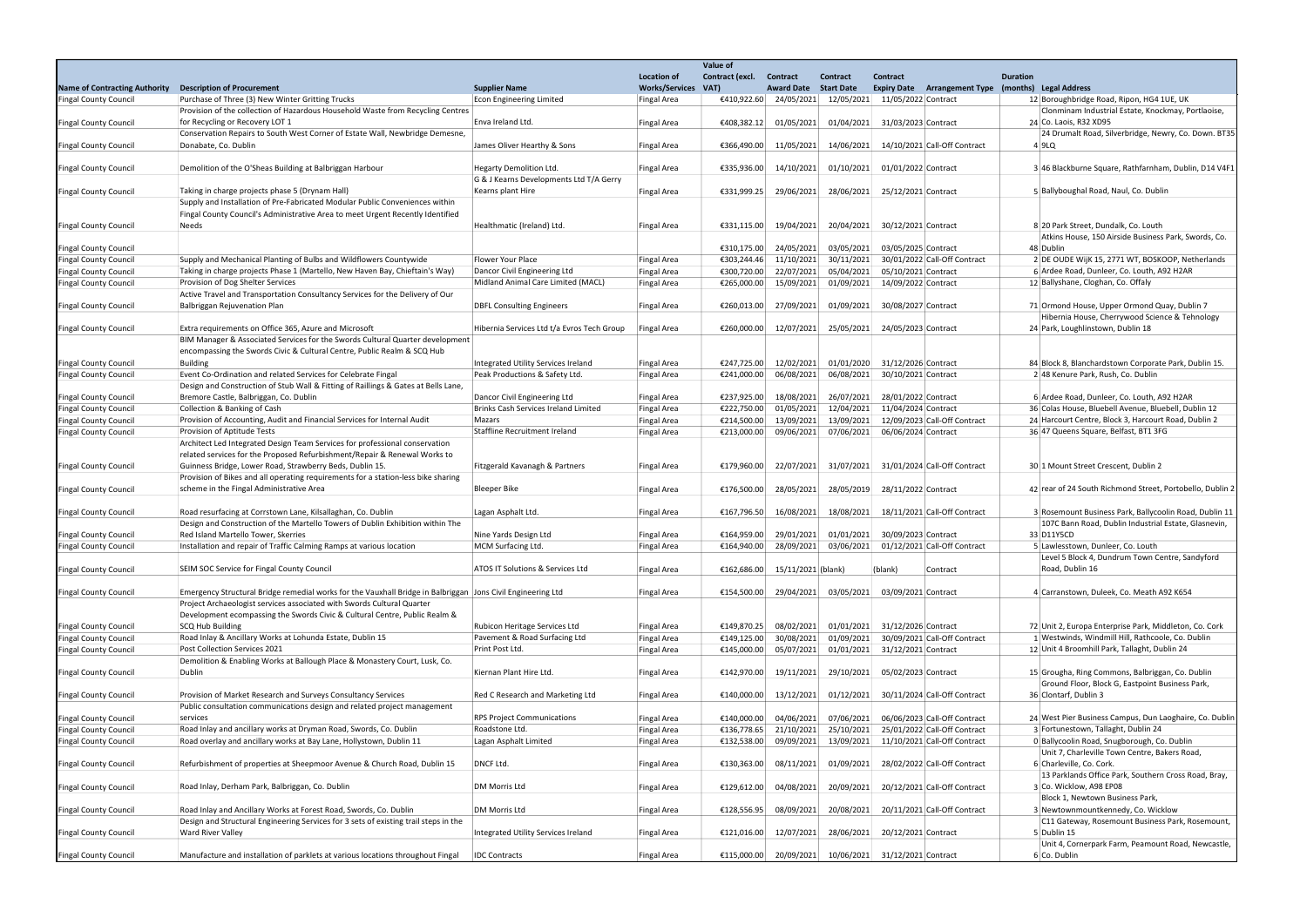|                                      | Value of                                                                                              |                                           |                     |                 |                              |                       |                                           |                                                               |                                                        |  |  |
|--------------------------------------|-------------------------------------------------------------------------------------------------------|-------------------------------------------|---------------------|-----------------|------------------------------|-----------------------|-------------------------------------------|---------------------------------------------------------------|--------------------------------------------------------|--|--|
|                                      |                                                                                                       |                                           | <b>Location of</b>  | Contract (excl. | Contract                     | Contract              | Contract                                  |                                                               | <b>Duration</b>                                        |  |  |
| <b>Name of Contracting Authority</b> | <b>Description of Procurement</b>                                                                     | <b>Supplier Name</b>                      | Works/Services VAT) |                 | <b>Award Date Start Date</b> |                       |                                           |                                                               | Expiry Date Arrangement Type (months) Legal Address    |  |  |
|                                      |                                                                                                       |                                           |                     |                 |                              |                       |                                           |                                                               |                                                        |  |  |
| <b>Fingal County Council</b>         | Upgrade and expansion of the CCTV and recording system in St. Catherine's Park SKS Communications Ltd |                                           | <b>Fingal Area</b>  | €108,492.00     | 27/04/2021                   | 30/04/2021            |                                           | 30/05/2021 Call-Off Contract                                  | 1 Unit 2, Robinhood Industrial Estate, Dublin 2        |  |  |
|                                      | Supply, Installation, Derig and storage of log cabins and outdoor furniture                           |                                           |                     |                 |                              |                       |                                           |                                                               | Unit 4 Cornerpark Farm, Peamount Road, Newcastle,      |  |  |
| <b>Fingal County Council</b>         | (benches, planter benches and picnic benches) at various locations.                                   | <b>IDC Contracts</b>                      | <b>Fingal Area</b>  | €107,200.00     | 18/01/2021                   | 03/11/2020            | 02/11/2023 Contract                       |                                                               | 36 Dublin D22 CY64                                     |  |  |
| <b>Fingal County Council</b>         | Refurbishment at Wellview Park & Whitestown Park, Dublin 15                                           | Arthurstown Construction Limited          | <b>Fingal Area</b>  | €104,703.00     | 05/10/2021                   | 01/11/2021            |                                           | 01/05/2022 Call-Off Contract                                  | 6 11 Blakestown Road, Mulhuddart, Dublin 15            |  |  |
|                                      |                                                                                                       |                                           |                     |                 |                              |                       |                                           |                                                               |                                                        |  |  |
| <b>Fingal County Council</b>         | Supply of Bitumen Emulsion for Surface Dressing in the Balbriggan/Swords Area                         | Irish Tar and Bitumen Suppliers           | Fingal Area         | €100,930.00     | 02/07/2021                   | 03/06/2021            |                                           | 01/12/2021 Call-Off Contract                                  | 5 Alexandra Road, Dublin 1                             |  |  |
|                                      |                                                                                                       |                                           |                     |                 |                              |                       |                                           |                                                               | C11 Gateway, Rosemount Business Park, Rosemount,       |  |  |
| <b>Fingal County Council</b>         | Installation of Bicycle stands and ancillary works at various location in Fingal                      | Integrated Utility Services Ireland       | Fingal Area         | €96,565.90      | 24/08/2021                   | 06/09/2021            |                                           | 06/03/2022 Call-Off Contract                                  | 6 Dublin 15                                            |  |  |
|                                      |                                                                                                       |                                           |                     |                 |                              |                       |                                           |                                                               | Unit 7-8, Block 13a, Ashbourne Business Park,          |  |  |
| <b>Fingal County Council</b>         | Ardgillan Castle repainting works                                                                     | McKeon Group                              | Fingal Area         | €96,500.00      | 10/08/2021                   | 06/04/2021            |                                           | 05/05/2021 Call-Off Contract                                  | 1 Ashbourne, Co. Meath                                 |  |  |
| <b>Fingal County Council</b>         | Road Inlay at Carpenterstown Park East Road                                                           | Roadstone Ltd                             | <b>Fingal Area</b>  | €92,457.62      | 02/09/2021                   | 30/08/2021            | 22/12/2021 Contract                       |                                                               | 3 Fortunestown, Tallaght, Dublin 24                    |  |  |
|                                      | Tree Removal and Tree Planting - Advance Works for the Harry Reynolds Road                            | Learwell Construction Limited (Trading as |                     |                 |                              |                       |                                           |                                                               |                                                        |  |  |
| <b>Fingal County Council</b>         | Cycle Route Main Contract project                                                                     | Elite Landscape Services)                 | <b>Fingal Area</b>  | €92,245.00      | 07/12/2021                   | 13/12/2021            | 13/05/2024 Contract                       |                                                               | 29 Minnistown, Laytown, Co. Meath                      |  |  |
|                                      | Supply of new and renewal of Road Markings at various locations within Fingal                         |                                           |                     |                 |                              |                       |                                           |                                                               |                                                        |  |  |
| <b>Fingal County Council</b>         | <b>County Council</b>                                                                                 | MacLochlainn (Roadmarkings) Limited       | <b>Fingal Area</b>  | €92,062.40      | 14/06/2021                   | 14/06/2021            |                                           | 14/06/2022 Call-Off Contract                                  | 12 7 Main Street, Howth, Co. Dublin                    |  |  |
|                                      | Supply and install of 477m of 2 X 150mm ducting at College Business Park and                          |                                           |                     |                 |                              |                       |                                           |                                                               |                                                        |  |  |
| <b>Fingal County Council</b>         | Cruiserath Road, Dublin 15.                                                                           | Step Telecoms Ltd                         | <b>Fingal Area</b>  | €91,450.00      | 20/01/2021                   | 01/09/2020            | 30/11/2020 Contract                       |                                                               | 3 Old Laghey Road, Donegal Town, Co. Donegal           |  |  |
|                                      |                                                                                                       |                                           |                     |                 |                              |                       |                                           |                                                               | Marlinstown Business Park, Marlinstown, Mullingar,     |  |  |
| <b>Fingal County Council</b>         | Earthworks for Car Park 1 at St Catherine's Park                                                      | Lakelands Civil Engineering Ltd           | <b>Fingal Area</b>  | €90,396.85      | 29/03/2021                   | 20/04/2021            | 20/08/2021 Contract                       |                                                               | 4 Co. Westmeath N91 W5NN                               |  |  |
|                                      | Refurbishment works at Lohunda Downs, Parslickstown Drive and Dromheath                               |                                           |                     |                 |                              |                       |                                           |                                                               |                                                        |  |  |
| Fingal County Council                | Drive, Dublin 15                                                                                      | Arthurstown Construction Limited          | <b>Fingal Area</b>  | €89,883.00      | 17/02/2021                   | 01/03/2021            |                                           | 31/07/2021 Call-Off Contract                                  | 5 11 Blakestown Cottages, Clonsilla, Dublin 15         |  |  |
|                                      | Heritage & Conservation Archtiect Led IDT Consultancy Services for the                                |                                           |                     |                 |                              |                       |                                           |                                                               |                                                        |  |  |
| <b>Fingal County Council</b>         | emergency works related to the Great Hall & Library at Malahide Castle                                | <b>Blackwood Associates</b>               | Fingal Area         | €84,500.00      | 23/02/2021                   | 19/02/2021            | 19/02/2023 Contract                       |                                                               | 24 20 Stevens Street Lower, Dublin 2                   |  |  |
|                                      |                                                                                                       |                                           |                     |                 |                              |                       |                                           |                                                               |                                                        |  |  |
|                                      |                                                                                                       |                                           |                     |                 |                              |                       |                                           |                                                               | Parklands Office Park, 13 Southern Cross Road,         |  |  |
| <b>Fingal County Council</b>         | Road Inlay and ancillary works at Castleknock Way, Dublin 15                                          | D.M. Morris Limited                       | <b>Fingal Area</b>  | €82,229.50      | 08/09/2021                   | 13/09/2021            |                                           | 13/10/2021 Call-Off Contract                                  | 1 Kilruddery Demesne East, Bray, Co. Wicklow A98 EP08  |  |  |
|                                      | Provision of Employer's Representative Services (Stages 4&5) for Developer                            |                                           |                     |                 |                              |                       |                                           |                                                               |                                                        |  |  |
|                                      | Design & Build Contract using bespoke Development Agreement for Fingal County                         |                                           |                     |                 |                              |                       |                                           |                                                               | Beech House, Beech Hill Office Campus, Beech Hill      |  |  |
| <b>Fingal County Council</b>         | Council (FCC)(Dun Emer)                                                                               | <b>KSN Project Management</b>             | Fingal Area         | €81,305.00      | 19/02/2021                   | 04/02/2021            |                                           | 04/09/2022 Call-Off Contract                                  | 19 Road, Dublin 4                                      |  |  |
| <b>Fingal County Council</b>         | Purchase of One New 180 deg. Backhow Excavator                                                        | <b>ECI JCB Limited</b>                    | <b>Fingal Area</b>  | €80,500.00      | 20/07/2021                   | 19/07/2021            | 18/07/2022 Contract                       |                                                               | 12 Aerodrome Business Park, Rathcoole, Co. Dublin      |  |  |
| <b>Fingal County Council</b>         | Road Resurfacing and Ancillary Works at L-5095 Skidoo, Co. Dublin                                     | Kilsaran Road Surfacing and Contracting   | <b>Fingal Area</b>  | €80,363.50      | 23/11/2021                   | 02/12/2021            |                                           | 02/09/2022 Call-Off Contract                                  | 9 Pace, Piercetown, Dunboyne, Co. Meath                |  |  |
| <b>Fingal County Council</b>         | Road Inlay at Convent Lane, Rush                                                                      | <b>Formac Construction Itd</b>            | <b>Fingal Area</b>  | €79,528.20      | 03/08/2021                   | 15/08/2021            |                                           | 15/11/2021 Call-Off Contract                                  | 3 60 Upper Main Street, Rush, Co. Dublin               |  |  |
| <b>Fingal County Council</b>         | Refurbishment at Sheepmoor way & Corduff Park, Dublin 15                                              | Arthurstown Construction Limited          | <b>Fingal Area</b>  | €79,302.75      | 06/12/2021                   | 01/01/2022            |                                           | 30/06/2022 Call-Off Contract                                  | 6 11 Blakestown Road, Mulhuddart, Dublin 15            |  |  |
|                                      | ER Led IDT Constultancy Services for the General Refurbishment, Alterations of                        |                                           |                     |                 |                              |                       |                                           |                                                               |                                                        |  |  |
| <b>Fingal County Council</b>         | Upgrades to Baldoyle Library                                                                          | Paul Byrne Architects                     | Fingal Area         | €79,000.00      | 26/01/2021                   | 08/02/2021            | 08/02/2023 Contract                       |                                                               | 24 Priory, Stillorgan Road, Blackrock, Dublin 4        |  |  |
|                                      | Refurbishment works at Broadmeadows Swords and Moylaragh Rise, Balbriggan,                            |                                           |                     |                 |                              |                       |                                           |                                                               | Unit A Milltown East Ind Est, Upper Dromore Road,      |  |  |
| <b>Fingal County Council</b>         | Co. Dublin                                                                                            | CTS Projects Ltd                          | Fingal Area         | €78,750.00      | 19/05/2021                   | 01/06/2021            |                                           | 30/11/2021 Call-Off Contract                                  | 6 Warrenpoint, Newry, Co. Down BT34 3PN                |  |  |
|                                      | Roaad Inlay and Ancillary Works at Broomfield to Blackwood Lane, Malahide, Co.                        |                                           |                     |                 |                              |                       |                                           |                                                               |                                                        |  |  |
| <b>Fingal County Council</b>         | Dublin                                                                                                | Lagan Asphalt Itd.                        | <b>Fingal Area</b>  |                 |                              |                       |                                           | €76,160.00 30/09/2021 26/10/2021 20/11/2021 Call-Off Contract | 0 Rosemount Business Park, Ballycoolin Road, Dublin 11 |  |  |
|                                      | Refurbishment works at Brackenstown Village Swords and Lambeecher                                     |                                           |                     |                 |                              |                       |                                           |                                                               | Unit 12-15, Donabate Town Centre, Donabate, Co.        |  |  |
| <b>Fingal County Council</b>         | Balbriggan, Co. Dublin.                                                                               | Owenbeen Services Ltd                     | Fingal Area         | €74,909.00      | 17/02/2021                   | 01/03/2021            |                                           | 31/07/2021 Call-Off Contract                                  | 5 Dublin                                               |  |  |
|                                      |                                                                                                       |                                           |                     |                 |                              |                       |                                           |                                                               | U13 Block G, Greenogue Industrial Estate, Rathcoole,   |  |  |
| <b>Fingal County Council</b>         | Road inlay and ancillary works at Ashfield Estate, Dublin 15                                          | Pavement & Road Surfacing Ltd             | <b>Fingal Area</b>  | €74,850.00      | 09/09/2021                   | 13/09/2021            |                                           | 11/10/2021 Call-Off Contract                                  | 0 Co. Dublin                                           |  |  |
|                                      | Requirements to carry out specified kerbing and carriage way works to Phase 2                         |                                           |                     |                 |                              |                       |                                           |                                                               |                                                        |  |  |
| <b>Fingal County Council</b>         | car park at St. Catherin's Park, Dublin 15                                                            | Lakelands Civil Engineering Ltd           | Fingal Area         | €74,335.00      | 11/08/2021                   | 27/08/2021            |                                           | 27/09/2021 Call-Off Contract                                  | 1 Corrydonlon, Rathowen, Mullingar, Co. Westmeath      |  |  |
| <b>Fingal County Council</b>         | Road Resurfacing and Ancillary Works at Wyestown, Co. Dublin                                          | Kilsaran Road Surfacing and Contracting   | <b>Fingal Area</b>  | €71,058.89      | 23/11/2021                   | 02/12/2021            |                                           | 02/09/2022 Call-Off Contract                                  | 9 Pace, Piercetown, Dunboyne, Co. Meath                |  |  |
|                                      | Preparation of a Strategic Flood Risk Assessment (SFRA) for the Fingal                                |                                           |                     |                 |                              |                       |                                           |                                                               | Unit 12 The Beat Centre, Stephentown Industrial        |  |  |
| <b>Fingal County Council</b>         | Development Plan 2023 - 2029                                                                          | <b>MCCloy Consulting</b>                  | Fingal Area         | €70,311.00      | 01/03/2021                   | 08/03/2021            |                                           | 28/02/2022 Call-Off Contract                                  | 11 Estate, Balbriggan, Co. Dublin                      |  |  |
| Fingal County Council                | Beach Cleaning and Burial Grounds Programme 2021                                                      | Larry Kiernan Plant Hire Ltd              | <b>Fingal Area</b>  | €70,000.00      | 16/07/2021                   | 01/04/2021            |                                           | 30/09/2021 Call-Off Contract                                  | 6 Grougha, Ring Commons, Balbriggan, Co. Dublin        |  |  |
| <b>Fingal County Council</b>         | Emergency Structural Bridge remedial works for 4 bridges                                              | John Browne Construction Ltd              | <b>Fingal Area</b>  | €70,000.00      | 18/05/2021                   | 24/05/2021            | 24/06/2021 Contract                       |                                                               | 1 Carragh, Granard, Co. Longford                       |  |  |
|                                      |                                                                                                       |                                           |                     |                 |                              |                       |                                           |                                                               | J5 Plaza, North Park Business Park, North Road, Dublin |  |  |
| <b>Fingal County Council</b>         | Environmental Monitoring related to Dunsink & Balleally Landfills                                     | Fehily Timoney & Co. Ltd                  | <b>Fingal Area</b>  | €70,000.00      | 01/01/2021                   | 01/01/2021            | 31/12/2021 Contract                       |                                                               | 12 11                                                  |  |  |
|                                      | Provision of a CCTY Maintenance Contract, Monitoring aspects and Cloud                                |                                           |                     |                 |                              |                       |                                           |                                                               | GD House, Tallaght Business Park, Dublin 24 D24        |  |  |
| <b>Fingal County Council</b>         | Platform Services at Dunsink Lane, Finglas, Dublin 11                                                 | <b>TEC Security</b>                       | <b>Fingal Area</b>  | €70,000.00      | 05/05/2021                   | 01/01/2021            | 31/12/2025 Contract                       |                                                               | 60 FW5D                                                |  |  |
|                                      |                                                                                                       |                                           |                     |                 |                              |                       |                                           |                                                               | 13 Parklands Office Park, Southern Cross Road, Bray,   |  |  |
| <b>Fingal County Council</b>         | Road Inlay, Entrance Bath Rd Lambeecher EST Balbriggan                                                | D.M. Morris Limited                       | Fingal Area         | €69,923.40      | 21/09/2021                   | 27/09/2021            |                                           | 23/12/2021 Call-Off Contract                                  | 2 Co. Wicklow, A98 EP08                                |  |  |
|                                      | Supply and laying of HDPE reinforced grass sytem to Carpark at St. Catherine's                        |                                           |                     |                 |                              |                       |                                           |                                                               |                                                        |  |  |
|                                      | Park, Dublin 15 including a 12 months maintenance contract for establishment of                       |                                           |                     |                 |                              |                       |                                           |                                                               |                                                        |  |  |
| <b>Fingal County Council</b>         | the grass surface                                                                                     | Dancor Civil Engineering Ltd              | <b>Fingal Area</b>  | €68,580.00      |                              | 21/09/2021 20/10/2021 |                                           | 10/10/2022 Call-Off Contract                                  | 11 Ardee Road, Dunleer, Co. Louth, A92 H2AR            |  |  |
|                                      | Consultation and assessment for the role out of School Streets and School Zones                       |                                           |                     |                 |                              |                       |                                           |                                                               |                                                        |  |  |
| <b>Fingal County Council</b>         | throughout Fingal                                                                                     | Systra                                    | <b>Fingal Area</b>  | €67,691.33      |                              |                       | 18/01/2021 17/01/2021 31/12/2021 Contract |                                                               | 11 Riverview House, 21-23 City Quay, Dublin 2          |  |  |
|                                      |                                                                                                       |                                           |                     |                 |                              |                       |                                           |                                                               | 13 Parklands Office Park, Southern Cross Road, Bray,   |  |  |
| <b>Fingal County Council</b>         | Road overlay, Backroad, Malahide, Co. Dublin                                                          | D.M. Morris Limited                       | <b>Fingal Area</b>  | €65,935.52      |                              |                       |                                           | 14/07/2021  01/08/2021  01/09/2021  Call-Off Contract         | 1 Co. Wicklow, A98 EP08                                |  |  |
|                                      | Quantity Surveying Consultancy Services - Heritage Related Works at : (1)                             |                                           |                     |                 |                              |                       |                                           |                                                               |                                                        |  |  |
|                                      | Newbridge House, Hearse Road, Donabate, Co. Dublin (2) Ardgillan Demesne,                             |                                           |                     |                 |                              |                       |                                           |                                                               |                                                        |  |  |
| <b>Fingal County Council</b>         | Balbriggan, Co. Dublin                                                                                | Currie & Brown                            | <b>Fingal Area</b>  |                 | €65,594.00 31/03/2021        |                       |                                           | 08/03/2021 30/04/2024 Call-Off Contract                       | 37 Cathedral Court, New Street South, Dublin D08 C525  |  |  |
|                                      |                                                                                                       |                                           |                     |                 |                              |                       |                                           |                                                               |                                                        |  |  |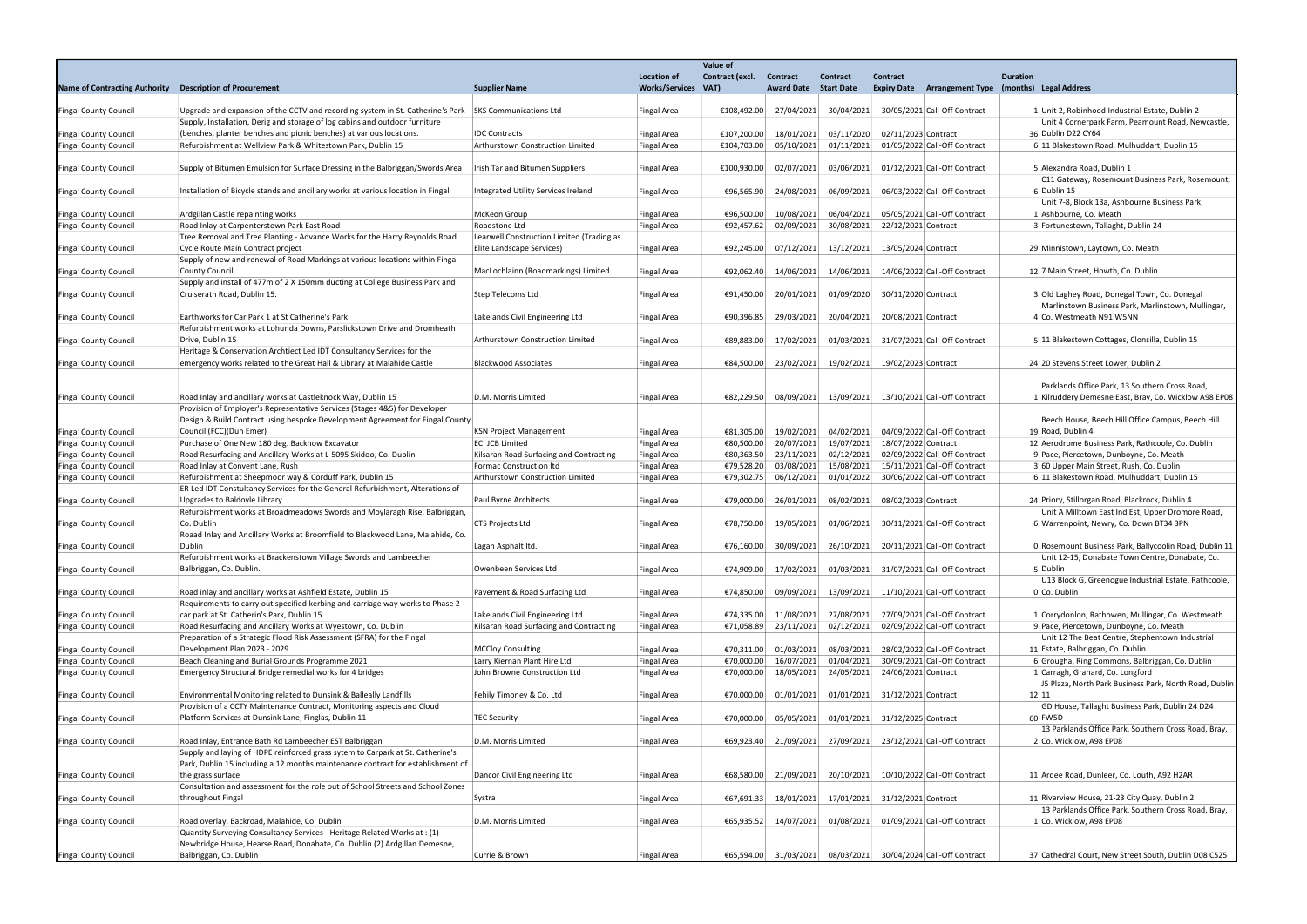|                                                       | Value of                                                                                                                                             |                                                                  |                                          |                          |                              |                          |                                             |                                                              |                                                                                                          |
|-------------------------------------------------------|------------------------------------------------------------------------------------------------------------------------------------------------------|------------------------------------------------------------------|------------------------------------------|--------------------------|------------------------------|--------------------------|---------------------------------------------|--------------------------------------------------------------|----------------------------------------------------------------------------------------------------------|
|                                                       |                                                                                                                                                      |                                                                  | <b>Location of</b>                       | Contract (excl.          | <b>Contract</b>              | Contract                 | Contract                                    |                                                              | <b>Duration</b>                                                                                          |
| <b>Name of Contracting Authority</b>                  | <b>Description of Procurement</b>                                                                                                                    | <b>Supplier Name</b>                                             | Works/Services VAT)                      |                          | <b>Award Date Start Date</b> |                          |                                             |                                                              | Expiry Date Arrangement Type (months) Legal Address                                                      |
| <b>Fingal County Council</b>                          | Road Resurfacing at Bowsy Road, Laurestown, Co. Dublin                                                                                               | Lagan Asphalt Ltd.                                               | <b>Fingal Area</b>                       | €65,537.50               | 16/08/2021                   | 18/08/2021               |                                             | 18/11/2021 Call-Off Contract                                 | 3 Rosemount Business Park, Ballycoolin Road, Dublin 11                                                   |
| <b>Fingal County Council</b>                          | Road Resurfacing at Baldwinstown Cross to Glebe East, Baldwinstown, Co. Dublin                                                                       | Lagan Asphalt Ltd.                                               | Fingal Area                              | €65,229.40               | 16/08/2021                   | 18/08/2021               |                                             | 18/11/2021 Call-Off Contract                                 | 3 Rosemount Business Park, Ballycoolin Road, Dublin 11                                                   |
| <b>Fingal County Council</b>                          | Purchase of fully electric utility vehicles                                                                                                          | Dublin Farm Machinery Ltd.                                       | Fingal Area                              | €65,000.00               | 15/01/2021                   | 28/08/2020               |                                             | 27/08/2021 Call-Off Contract                                 | T/A Dublin Grass Machinery, River Road, Ashtown,<br>12 Dublin 15                                         |
| <b>Fingal County Council</b>                          | Purchase of 2 no. Ford Ranger Crew cab jeeps                                                                                                         | Henry Ford & Son Ltd.                                            | <b>Fingal Area</b>                       | €64,196.04               | 09/09/2021                   | 01/09/2021               |                                             | 31/08/2021 Call-Off Contract                                 | 0 Elm Court, Breenmanna Road, Ballintemple, Co. Cork<br>C11 Gateway, Rosemount Business Park, Rosemount, |
| <b>Fingal County Council</b>                          | Antiskid on new Footpath Refurbishments at Ardgillan                                                                                                 | Integrated Utility Services Ireland                              | <b>Fingal Area</b>                       | €63,057.00               | 21/06/2021                   | 01/06/2021               |                                             | 30/06/2021 Call-Off Contract                                 | 1 Dublin 15                                                                                              |
| <b>Fingal County Council</b>                          | Enabling works for My Open Library at Baldoyle Library                                                                                               | Vincent Doherty Ltd                                              | <b>Fingal Area</b>                       | €62,635.00               | 15/12/2021                   | 06/12/2021               | 31/01/2022 Contract                         |                                                              | Electrical Engineers & Contractors, 11a Tivoli Avenue,<br>1 Harold's Cross, Dublin D6W Y640              |
|                                                       | Replacement of Concrete Paths and Entrances at Baldoyle Industrial Estate,                                                                           |                                                                  |                                          |                          |                              |                          |                                             |                                                              |                                                                                                          |
| <b>Fingal County Council</b><br>Fingal County Council | Baldoyle, Dublin 13<br>Works to the cap at Barnageeragh Landfill                                                                                     | John Browne Construction Limited<br>Winsac Ltd                   | <b>Fingal Area</b><br><b>Fingal Area</b> | €62,107.50<br>€62,011.80 | 28/09/2021<br>19/02/2021     | 01/10/2021<br>01/08/2021 | 01/01/2022 Contract                         | 21/10/2021 Call-Off Contract                                 | 0 Carragh, Granard, Co. Longford<br>5 25 Merrion Square, Dublin 2                                        |
|                                                       | Weekly Bin Collections and Ad hoc Skip Collections from the Halting Sites in the                                                                     |                                                                  |                                          |                          |                              |                          |                                             |                                                              | Greenstar Offices, Millenium Business Park, Cappagh                                                      |
| <b>Fingal County Council</b>                          | <b>Fingal Area</b>                                                                                                                                   | Panda Group                                                      | <b>Fingal Area</b>                       | €62,000.00               | 05/08/2021                   | 01/04/2021               | 31/12/2021 Contract                         |                                                              | 9 Road, Ballycoolin, Dublin 11 D11 PN52                                                                  |
| <b>Fingal County Council</b>                          | Reinstate grass area, install two paths one temporary and install two concrete<br>ramps with sea defence at South Shore Rush                         | Gerry Kearns Plant Hire                                          | <b>Fingal Area</b>                       | €61,951.00               | 04/06/2021                   | 01/07/2021               | 31/07/2021 Contract                         |                                                              | 1 The Naul, Co. Dublin                                                                                   |
| <b>Fingal County Council</b>                          | Interface works between Pinewood Heath Housing Estate & Pinewood Green<br>Court Housing Estate Balbriggan, Co. Dublin                                | McMenamin Building Contractors Limited                           | <b>Fingal Area</b>                       | €61,905.92               |                              |                          |                                             | 19/07/2021   01/08/2021   31/01/2022   Call-Off Contract     | 6 Dreenan, Ballybofey, Co Donegal                                                                        |
|                                                       | Provision of Pathway resurfacing, pathways, installation of bins, benches and                                                                        | Lakeland Tarmacadam and Civil Engineering                        |                                          |                          |                              |                          |                                             |                                                              | Marlinstown Business Park, Marlinstown, Mullingar,                                                       |
| <b>Fingal County Council</b>                          | landscaping works in Hartstown Park                                                                                                                  | Ltd                                                              | Fingal Area                              | €61,432.50               | 01/11/2021                   | 01/11/2021               | 08/11/2021 Contract                         |                                                              | 0 Co. Westmeath N91 W5NN<br>Unit 13, Block G, Greenogue Industrial Estate,                               |
| <b>Fingal County Council</b>                          | Road Inlay & Ancillary Works at Thormanby Road                                                                                                       | Pavement & Road Resurfacing Ltd.                                 | <b>Fingal Area</b>                       | €60,712.00               | 24/09/2021                   | 01/10/2021               |                                             | 14/10/2021 Call-Off Contract                                 | 0 Rathcoole, Co. Dublin                                                                                  |
| <b>Fingal County Council</b>                          | Road Inlay & Ancillary Works at Castleknock Downs, Close & Walk, Dublin 15                                                                           | Pavement & Road Resurfacing Ltd.                                 | <b>Fingal Area</b>                       | €60,136.00               | 28/09/2021                   | 30/09/2021               |                                             | 29/10/2021 Call-Off Contract                                 | Unit 13, Block G, Greenogue Industrial Estate,<br>1 Rathcoole, Co. Dublin                                |
| <b>Fingal County Council</b>                          | Graphic Design of Fingal County Council Development Plan 2023-29                                                                                     | Creative Brains Trust Limited T/A Eyecue                         | <b>Fingal Area</b>                       | €59,246.00               | 09/03/2021                   | 23/12/2020               | 22/12/2023 Contract                         |                                                              | Unit 2, Crumlin Business Centre, Stannaway Drvie,<br>36 D12, D12P786                                     |
|                                                       | Works to existing Roof Valley & Stairs Roof Refurbishment at Blanchardstown                                                                          |                                                                  |                                          |                          |                              |                          |                                             |                                                              |                                                                                                          |
| <b>Fingal County Council</b>                          | Library                                                                                                                                              | Geoffrey T Kelly Roofing and Cladding                            | <b>Fingal Area</b>                       | €59,000.00               | 27/08/2021                   | 01/09/2021               | 01/10/2021 Contract                         |                                                              | 1 11 St. Cronan's View, Swords, Co. Dublin<br>Unit A, Milltown East Industrical Estate, Upper            |
| Fingal County Council                                 | Refurbishment works at Cian Lea, Swords, Co. Dublin                                                                                                  | CTS Projects Ltd                                                 | <b>Fingal Area</b>                       | €57,580.00               | 24/09/2021                   | 01/10/2021               |                                             | 30/03/2022 Call-Off Contract                                 | 5 Dromore Road, Warrenpoint, Newry BT34 3PN                                                              |
| <b>Fingal County Council</b>                          | Solar Powered Signs Contract 2021                                                                                                                    | <b>PWS Signs Ltd</b>                                             | <b>Fingal Area</b>                       | €57,320.00               | 03/09/2021                   | 30/08/2021               | 22/12/2021 Contract                         |                                                              | 3 Ravensdale, Dundalk, Co Louth                                                                          |
| <b>Fingal County Council</b>                          | Road Inlay and ancillary works at Inbhir Ide, Malahide, Co. Dublin<br>Immediate removal and pruning of 104 trees in 7 small woodlands located in the | Roadstone Ltd                                                    | <b>Fingal Area</b>                       | €57,263.78               | 16/09/2021                   | 13/09/2021               |                                             | 13/10/2021 Call-Off Contract                                 | 1 Fortunestown, Tallaght, Dublin 24                                                                      |
| <b>Fingal County Council</b>                          | Castleknock/Mulhuddart area (Dublin 15)                                                                                                              | King Tree Services Ltd<br>HRA Planning Chartered Town Planning   | <b>Fingal Area</b>                       | €56,100.00               | 01/03/2021                   | 11/03/2019               | 30/05/2019 Contract                         |                                                              | 2 Enniskerry, Co. Wicklow                                                                                |
| <b>Fingal County Council</b>                          | Urban Capacity Study of settlements within Fingal                                                                                                    | <b>Consultants DAC</b>                                           | <b>Fingal Area</b>                       | €54,360.00               | 16/06/2021                   | 04/06/2021               | 04/12/2021 Contract                         |                                                              | 63 Hartstonge Street, Limerick V94 F2PW                                                                  |
| <b>Fingal County Council</b>                          | Refurbishment at 15 Sheepmoor Gardens, Dublin 15<br>Requirement for WAN links between Fingal County Council sites & link to                          | Arthurstown Construction Limited                                 | <b>Fingal Area</b>                       | €52,670.00               |                              |                          |                                             | 05/10/2021  01/12/2021  31/05/2022 Call-Off Contract         | 6 11 Blakestown Road, Mulhuddart, Dublin 15                                                              |
| Fingal County Council                                 | Government networks<br>Masterplanning Consultancy Services for the Delivery of Our Balbriggan                                                        | Eir Ltd                                                          | <b>Fingal Area</b>                       | €52,194.00               | 02/02/2021                   | 01/01/2021               | 31/12/2021 Contract                         |                                                              | 12 1 Heuston South Quarter, St John's Road, Dublin 8                                                     |
| <b>Fingal County Council</b>                          | Rejuvenation Plan Public Realm Improvement Strategy                                                                                                  | The Paul Hogarth Company<br>D & C Stone T/A Ashton Dog Pound and | <b>Fingal Area</b>                       | €51,900.00               | 12/05/2021                   | 01/04/2021               | 30/05/2022 Contract                         |                                                              | 13 Clonmel House, Forster Way, Swords, Co. Dublin                                                        |
| <b>Fingal County Council</b>                          | Dog Pound & Warden Services                                                                                                                          | Warden Services                                                  | <b>Fingal Area</b>                       | €51,259.74               | 19/08/2021                   | 01/07/2021               | 30/09/2021 Contract                         |                                                              | 3 5 River Road, Ashtown, Dublin                                                                          |
| <b>Fingal County Council</b>                          | Maintenance and Support of the Cygnus Housing Loans Software System                                                                                  | Gemini Consultants Ltd.                                          | <b>Fingal Area</b>                       | €50,352.76               | 20/04/2021                   | 01/04/2021               | 31/03/2022 Contract                         |                                                              | 12 AW House, 6-8 Stuart Street, Luton, LU1 2SI                                                           |
| Fingal County Council                                 | Concrete footpath construction in a series of batches at various locations in<br>Portmarnock, Co. Dublin                                             | Formac Construction Ltd.                                         | <b>Fingal Area</b>                       | €50,130.00               | 13/10/2021                   | 18/10/2021               |                                             | 11/11/2021 Call-Off Contract                                 | 0 60 Upper Main Street, Rush, Co. Dublin K56 P235                                                        |
|                                                       | Concession for the collection and processing of textiles collected at textile banks                                                                  |                                                                  |                                          |                          |                              |                          |                                             |                                                              |                                                                                                          |
| Fingal County Council                                 | throughout Fingal                                                                                                                                    | Textile Recycling Ltd                                            | <b>Fingal Area</b>                       | €50,000.00               | 15/11/2021                   | 01/04/2021               | 14/11/2021 Contract                         |                                                              | 7 Ashfield, Naas Rd, Clondalkin, Dublin 22, D22 N1W7                                                     |
| <b>Fingal County Council</b>                          | Concession to organise and operate an Ice-Skating Event in Millenium Park,<br>Dublin 15 in late 2021 to early 2022                                   | Cool Running Event                                               | <b>Fingal Area</b>                       | €50,000.00               | 06/11/2021                   | 06/11/2021               | 06/02/2022 Contract                         |                                                              | Unit 6, Island Enterprise Centre, Little Island Business<br>3 Park, Cork.                                |
| Fingal County Council                                 | Footpath Construction in a series of batches at arious locations in the Howth -<br>Malahide Operational Area                                         | <b>Formac Construction Itd</b>                                   | <b>Fingal Area</b>                       | €49,870.00               | 21/07/2021                   | 21/12/2020               |                                             | 17/12/2021 Call-Off Contract                                 | 11 60 Upper Main Street, Rush, Co. Dublin                                                                |
| Fingal County Council                                 | Road Markings for the Howth/Malahide area                                                                                                            | MacLouchlainn (Roadmarkings) Limited                             | <b>Fingal Area</b>                       | €49,835.00               | 13/07/2021                   | 01/07/2021               |                                             | 31/12/2021 Call-Off Contract                                 | 6 7 Main Street, Howth, Co. Dublin                                                                       |
| <b>Fingal County Council</b>                          | Road Inlay, Baldwinstown Cross, Co. Dublin                                                                                                           | D.M. Morris Limited                                              | Fingal Area                              | €49,450.00               | 12/10/2021                   | 18/10/2021               |                                             | 18/02/2022 Call-Off Contract                                 | 13 Parklands Office Park, Southern Cross Road, Bray,<br>4 Co. Wicklow, A98 EP08                          |
|                                                       |                                                                                                                                                      |                                                                  |                                          |                          |                              |                          |                                             |                                                              | 13 Parklands Office Park, Southern Cross Road, Bray,                                                     |
| Fingal County Council<br>Fingal County Council        | Road Inlay at R149 Confey Road & Lucan Road, Co. Dublin<br>Consultancy Services for Provision of a Boardwalk at St. Catherine's park                 | D.M. Morris Limited<br>O'Connor Sutton Cronin & Assoc            | <b>Fingal Area</b><br><b>Fingal Area</b> | €49,103.50<br>€48,670.00 | 13/07/2021<br>29/04/2021     | 19/07/2021<br>12/04/2021 |                                             | 16/08/2021 Call-Off Contract<br>31/08/2021 Call-Off Contract | 0 Co. Wicklow, A98 EP08<br>4 9 Prussia Street, Dublin 7                                                  |
| <b>Fingal County Council</b>                          | Raising, resetting Ironworks and ancillary works                                                                                                     | John Browne Construction Ltd                                     | <b>Fingal Area</b>                       | €48,580.00               | 16/02/2021                   | 29/01/2021               |                                             | 29/09/2021 Call-Off Contract                                 | 8 Carragh, Granard, Co. Longford                                                                         |
| <b>Fingal County Council</b>                          | Road Inlay and ancillary works at Six Cross Lane, Rush, Co. Dublin                                                                                   | Roadstone Ltd                                                    | <b>Fingal Area</b>                       | €48,517.48               | 06/09/2021                   | 07/09/2021               |                                             | 07/11/2021 Call-Off Contract                                 | 2 Fortunestown, Tallaght, Dublin 24                                                                      |
| Fingal County Council                                 | Manufacture and installation of parklets in Malahide                                                                                                 | <b>IDC Contracts</b>                                             | <b>Fingal Area</b>                       | €48,500.00               | 09/06/2021                   |                          | 10/06/2021 31/12/2021 Contract              |                                                              | Unit 4, Cornerpark Farm, Peamount Road, Newcastle,<br>6 Co. Dublin                                       |
|                                                       |                                                                                                                                                      | Lakeland Tarmacadam and Civil Engineering                        |                                          |                          |                              |                          |                                             |                                                              | Marlinstown Business Park, Marlinstown, Mullingar,                                                       |
| <b>Fingal County Council</b>                          | Surfacing works for car park 2 at St. Catherine's Park, Dublin 15                                                                                    | Ltd                                                              | <b>Fingal Area</b>                       | €48,152.75               |                              |                          | 28/10/2021  15/04/2021  30/06/2021 Contract |                                                              | 2 Co. Westmeath N91 W5NN                                                                                 |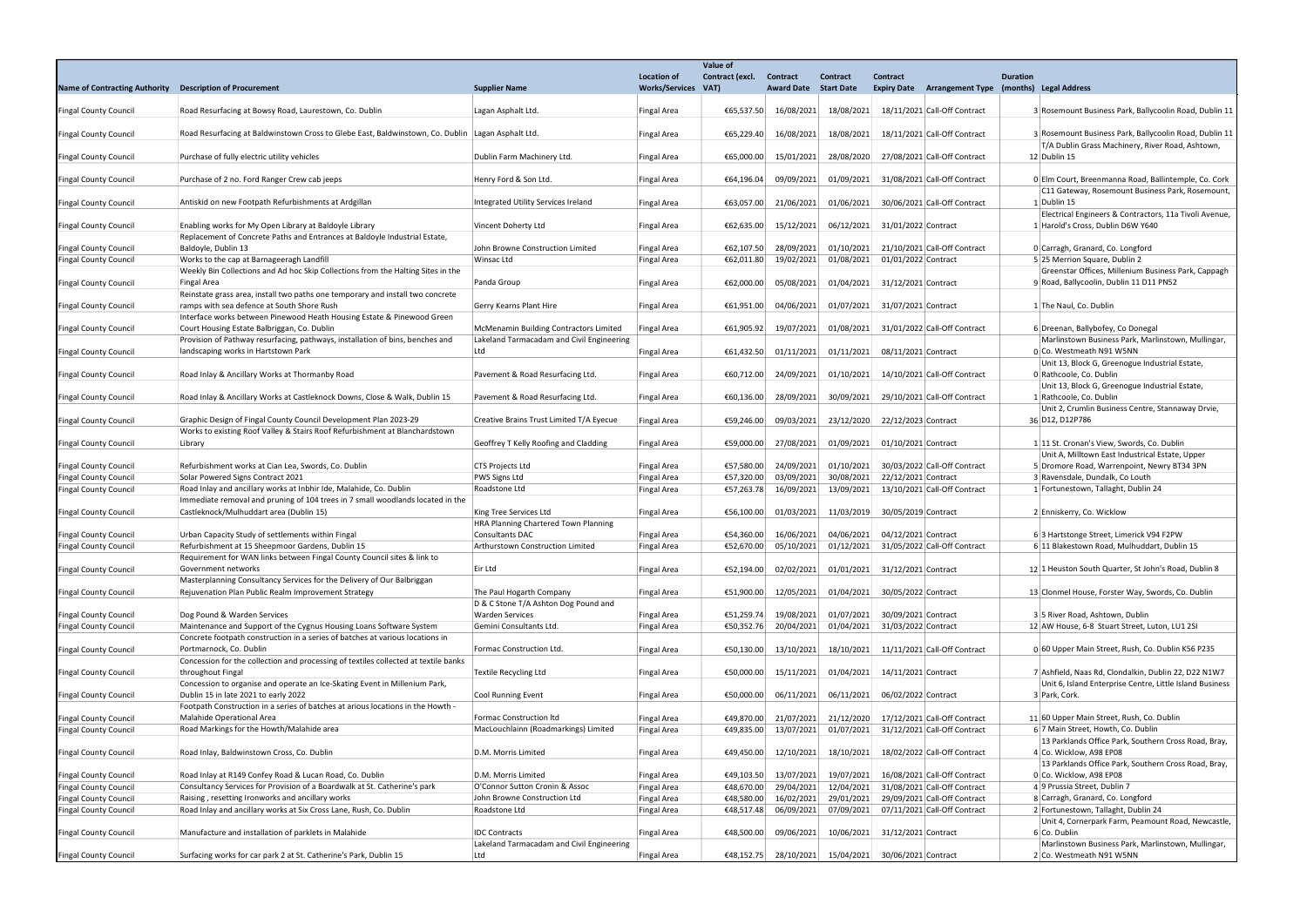|                                      | Value of                                                                                                                                      |                                           |                     |                 |                              |                       |                                                     |                                                            |  |  |  |  |
|--------------------------------------|-----------------------------------------------------------------------------------------------------------------------------------------------|-------------------------------------------|---------------------|-----------------|------------------------------|-----------------------|-----------------------------------------------------|------------------------------------------------------------|--|--|--|--|
|                                      |                                                                                                                                               |                                           | <b>Location of</b>  | Contract (excl. | Contract                     | Contract              | Contract                                            | <b>Duration</b>                                            |  |  |  |  |
| <b>Name of Contracting Authority</b> | <b>Description of Procurement</b>                                                                                                             | <b>Supplier Name</b>                      | Works/Services VAT) |                 | <b>Award Date</b> Start Date |                       | Expiry Date Arrangement Type (months) Legal Address |                                                            |  |  |  |  |
|                                      | Provision of Marketing and Communication Services to develop and promote the                                                                  |                                           |                     |                 |                              |                       |                                                     | 1st Floor Offices, Parkview House, Beech Hill Office       |  |  |  |  |
| <b>Fingal County Council</b>         | Active Cities Initiative in Ireland                                                                                                           | ByCon Consulting Ltd T/A TITAN Experience | Fingal Area         | €47,850.00      | 01/10/2021                   | 01/10/2021            | 30/09/2022 Contract                                 | 12 Campus, Clonskeagh, Dublin 4                            |  |  |  |  |
|                                      | Rogerstown Coastal Flood and Erosion Relief Scheme - Preliminary Ground                                                                       |                                           |                     |                 |                              |                       |                                                     | Catherinestown House, Hazelhatch Road, Newcastle,          |  |  |  |  |
| <b>Fingal County Council</b>         | <b>Investigagtion Contract</b>                                                                                                                | Ground Investigations ireland Ltd         | Fingal Area         | €47,830.00      | 12/10/2021                   | 01/09/2021            | 01/10/2021 Contract                                 | 1 Co Dublin                                                |  |  |  |  |
| <b>Fingal County Council</b>         | Road Inlay and ancillary works at St. Margaret's Road                                                                                         | Kilsaran Road Surfacing and Contracting   | Fingal Area         | €47,607.10      | 13/10/2021                   | 22/02/2022            | 18/03/2022 Call-Off Contract                        | 0 Piercetown, Dunboyne, Co. Meath                          |  |  |  |  |
| <b>Fingal County Council</b>         | Supply and installation of two no. Eco toilets at Ardgillan Demesne                                                                           | Healthmatic Ireland Ltd                   | Fingal Area         | €46,460.00      | 17/06/2021                   | 10/06/2021            | 22/07/2021 Contract                                 | 1 Corby, 122 Howth Road, Sutton, Dublin 13 CY93            |  |  |  |  |
|                                      | Cleaning and Maintenance services for Prefabridated Modular Public<br>Conveniences - Howth/Malahide and Swords/Balbriggan Areas (7 locations) | Healthmatic (Ireland) Ltd.                |                     | €46,036.34      | 06/09/2021                   | 05/08/2021            | 05/02/2022 Contract                                 | 6 20 Park Street, Dundalk, Co. Louth                       |  |  |  |  |
| <b>Fingal County Council</b>         |                                                                                                                                               |                                           | Fingal Area         |                 |                              |                       |                                                     | Unit 4, Cornerpark Farm, Peamount Road, Newcastle,         |  |  |  |  |
| <b>Fingal County Council</b>         | Manufacture and installation of parklets in Swords                                                                                            | <b>IDC Contracts</b>                      | Fingal Area         | €46,000.00      | 09/06/2021                   | 10/06/2021            | 31/12/2021 Contract                                 | 6 Co. Dublin                                               |  |  |  |  |
| <b>Fingal County Council</b>         | Road Inlay at Hansfield Road, Dublin 15                                                                                                       | Roadstone Ltd                             | <b>Fingal Area</b>  | €45,283.29      | 13/07/2021                   | 12/07/2021            | 26/07/2021 Call-Off Contract                        | 0 Fortunestown, Tallaght, Dublin 24                        |  |  |  |  |
|                                      | Purchase, installation and commissioning of on-street Pay and Display Parking                                                                 |                                           |                     |                 |                              |                       |                                                     | Unit B14 South City Business Park, Whitestown Way,         |  |  |  |  |
| <b>Fingal County Council</b>         | Machines                                                                                                                                      | UTS Technologies Ltd                      | Fingal Area         | €45,000.00      | 24/04/2021                   | 01/04/2021            | 31/05/2022 Contract                                 | 14 Tallaght, Dublin 24                                     |  |  |  |  |
|                                      |                                                                                                                                               |                                           |                     |                 |                              |                       |                                                     | 24 Drumalt Road, Silverbridge, Newry, Co. Down BT3         |  |  |  |  |
| <b>Fingal County Council</b>         | Footpath removal and reinstatement works at Naul Village to School Road                                                                       | James Oliver & Michael Hearty             | Fingal Area         | €44,800.00      | 17/08/2021                   | 06/09/2021            | 05/12/2021 Call-Off Contract                        | $3$ 59LQ                                                   |  |  |  |  |
|                                      |                                                                                                                                               |                                           |                     |                 |                              |                       |                                                     | C11 Gateway, Rosemount Business Park, Rosemount,           |  |  |  |  |
| <b>Fingal County Council</b>         | Construction of new footpaths in the Ward River Valley Park                                                                                   | Integrated Utility Services Ireland       | Fingal Area         | €44,160.50      | 20/07/2021                   | 10/07/2021            | 24/07/2021 Contract                                 | 0 Dublin 15                                                |  |  |  |  |
|                                      | Broadband Connections ot Malahide Castle (Avoca Centre), Ballycoolin Training                                                                 |                                           |                     |                 |                              |                       |                                                     | Unit 1 College Business & Technology Park,                 |  |  |  |  |
| <b>Fingal County Council</b>         | Centre & Ardgillan house                                                                                                                      | Viatel Ireland                            | Fingal Area         | €40,320.00      | 18/02/2021                   | 01/03/2021            | 01/03/2024 Contract                                 | 36 Blanchardstown, Dublin 15 D15PEC4                       |  |  |  |  |
|                                      |                                                                                                                                               |                                           |                     |                 |                              |                       |                                                     |                                                            |  |  |  |  |
| <b>Fingal County Council</b>         | Road resurfacing at Batter Lane, Bellinstown, Co. Dublin                                                                                      | Lagan Asphalt Ltd.                        | Fingal Area         | €40,262.50      | 05/08/2021                   | 18/08/2021            | 18/11/2021 Call-Off Contract                        | 3 Rosemount Business Park, Ballycoolin Road, Dublin 11     |  |  |  |  |
| <b>Fingal County Council</b>         | Installation of Fencing at Newbridge Demesne Farm                                                                                             | <b>Stirue Fencing</b>                     | <b>Fingal Area</b>  | €40,150.00      | 07/05/2021                   | 12/04/2021            | 29/04/2021 Contract                                 | 0 Stirue, Dunleer, Co. Louth                               |  |  |  |  |
|                                      | Initial Contract for Training Services for Local Enterprise Offices - LEAN Business                                                           |                                           |                     |                 |                              |                       |                                                     | 2 Ballymore Road, Loughnavalley, Mullingar, Co.            |  |  |  |  |
| <b>Fingal County Council</b>         | <b>Programme Dublin</b>                                                                                                                       | Jigsaw VAE T/A Jigsaw Better Business     | Fingal Area         | €40,000.00      | 04/05/2021                   | 14/04/2021            | 14/04/2022 Call-Off Contract                        | 12 Westmeath                                               |  |  |  |  |
|                                      |                                                                                                                                               |                                           |                     |                 |                              |                       |                                                     | GD House, Tallaght Business Park, Dublin 24 D24            |  |  |  |  |
| <b>Fingal County Council</b>         | Provision of Covert CCTV and assiciated Monitoring Services                                                                                   | <b>TEC Security</b>                       | Fingal Area         | €40,000.00      | 05/05/2021                   | 01/05/2021            | 01/05/2022 Contract                                 | 12 FW5D                                                    |  |  |  |  |
|                                      | Provision of Maintenance, Servicing, Repair and Ticket Replenishment of Pay and                                                               |                                           |                     |                 |                              |                       |                                                     | Westland House, Westland Park, Willow Road, Dublin         |  |  |  |  |
| <b>Fingal County Council</b>         | <b>Display Parking Machines</b>                                                                                                               | Actavo Ireland Ltd.                       | Fingal Area         | €40,000.00      | 17/09/2021                   | 01/08/2021            | 30/11/2021 Contract                                 | 4 1 2                                                      |  |  |  |  |
|                                      |                                                                                                                                               | Octavo (Sierra Support Services Group)    | Fingal Area         | €40,000.00      | 29/04/2021                   | 01/04/2021            | 31/07/2021 Contract                                 | Westland House, Westland Park, Willow Road, Dublin<br>4 12 |  |  |  |  |
| <b>Fingal County Council</b>         |                                                                                                                                               |                                           |                     |                 |                              |                       |                                                     | Unit A, Milltown East Industrical Estate, Upper            |  |  |  |  |
| <b>Fingal County Council</b>         | Refurbishment works at kelly Park, Lusk, Co. Dublin                                                                                           | <b>CTS Projects Ltd</b>                   | Fingal Area         | €39,950.00      | 06/12/2021                   | 01/01/2022            | 30/06/2022 Call-Off Contract                        | 6 Dromore Road, Warrenpoint, Newry BT34 3PN                |  |  |  |  |
| <b>Fingal County Council</b>         | Provision of Vehicle and Plant Inspection Services                                                                                            | <b>Truck and Trailer Works</b>            | Fingal Area         | €39,800.00      | 18/01/2021                   | 01/01/2021            | 31/12/2021 Contract                                 | 12 Swords Business Park, Swords, Co. Dublin                |  |  |  |  |
| <b>Fingal County Council</b>         | Road Resurfacing and Ancillary Works at Balgaddy Lane, Naul, Co. Dublin                                                                       | Kilsaran Road Surfacing and Contracting   | <b>Fingal Area</b>  | €39,779.18      | 23/11/2021                   | 02/12/2021            | 02/09/2022 Call-Off Contract                        | 9 Pace, Piercetown, Dunboyne, Co. Meath                    |  |  |  |  |
|                                      |                                                                                                                                               |                                           |                     |                 |                              |                       |                                                     | C11 Gateway, Rosemount Business Park, Rosemount,           |  |  |  |  |
| <b>Fingal County Council</b>         | Road Patching on the R132 at Various locations                                                                                                | Integrated Utility Services Ireland       | Fingal Area         | €39,363.50      | 17/02/2021                   | 01/04/2021            | 01/09/2021 Call-Off Contract                        | 5 Dublin 15                                                |  |  |  |  |
| <b>Fingal County Council</b>         | Professional Services in relation to the Restructure of Castlecurragh Estate                                                                  | <b>Barry Healy Solicitors</b>             | Fingal Area         | €39,200.00      | 26/04/2021                   | 01/06/2020            | 01/06/2021 Contract                                 | 12 363 North Circular Road, Phibsborough, Dublin           |  |  |  |  |
|                                      |                                                                                                                                               |                                           |                     |                 |                              |                       |                                                     | Unit 4, Cornerpark Farm, Peamount Road, Newcastle,         |  |  |  |  |
| <b>Fingal County Council</b>         | Supply of parasols and café barriers at various locations throughout Fingal                                                                   | <b>IDC Contracts</b>                      | Fingal Area         | €39,000.00      | 10/06/2021                   | 20/09/2021            | 31/12/2021 Contract                                 | 3 Co. Dublin                                               |  |  |  |  |
| <b>Fingal County Council</b>         | ACB Replacement Works at Fingal County Council Offices                                                                                        | Vincent Doherty Ltd                       | Fingal Area         | €38,240.00      | 13/12/2021                   |                       | 01/12/2021 28/02/2022 Contract                      | 3 11a Tivoli Avenue, Harolds Cross, D6W Y640               |  |  |  |  |
| <b>Fingal County Council</b>         | Online Choice Based Letting Application                                                                                                       | OpenSky Data Systems LTd.                 | <b>Fingal Area</b>  | €38,000.00      | 08/06/2021                   | 08/06/2021            | 07/06/2022 Contract                                 | 12 Naas, Co. Kildare                                       |  |  |  |  |
| <b>Fingal County Council</b>         | Carriageway/relining works Swords and Balbriggan Area                                                                                         | MacLochlainn (Roadmarkings) Limited       | <b>Fingal Area</b>  | €37,695.40      | 15/04/2021                   | 15/07/2021            | 31/12/2021 Call-Off Contract                        | 5 7 Main Street, Howth, Co. Dublin                         |  |  |  |  |
|                                      |                                                                                                                                               |                                           |                     |                 |                              |                       |                                                     |                                                            |  |  |  |  |
| <b>Fingal County Council</b>         | Supply of Washed Surface Dressing Chips                                                                                                       | Tullyraine Quarries Limited               | Fingal Area         | €37,530.00      | 03/06/2021                   | 03/06/2021            | 01/12/2021 Call-Off Contract                        | 5 122 Dromore Road, Banbridge, Co. Down, BT32 4EG          |  |  |  |  |
|                                      | Supply, Installation and maintenance of 8 contactless water stations for multiple                                                             |                                           |                     |                 |                              |                       |                                                     |                                                            |  |  |  |  |
| <b>Fingal County Council</b>         | locations within Fingal                                                                                                                       | Ecofil/IceWater                           | Fingal Area         | €37,440.00      | 20/01/2021                   | 27/08/2020            | 27/08/2022 Contract                                 | 24 North City Business Park, North Road, Dublin 11         |  |  |  |  |
| <b>Fingal County Council</b>         | Supply, delivery and erection of 37 individual Christmas Trees for the Christmas<br>Season 2021                                               | King Tree Services                        | Fingal Area         | €36,945.37      | 30/09/2021                   | 31/08/2021            | 31/12/2021 Call-Off Contract                        | 4 Glaskenny, Enniskerry, Co. Wicklow                       |  |  |  |  |
| <b>Fingal County Council</b>         | Refurbishment works at Corduff Grove, Dublin 15                                                                                               | Arthurstown Construction Limited          | Fingal Area         | €36,625.00      | 24/09/2021                   | 01/10/2021            | 30/03/2022 Call-Off Contract                        | 5 11 Blakestown Road, Mulhuddart, Dublin 15                |  |  |  |  |
| <b>Fingal County Council</b>         | Masonry wall repairs adjacent to Park Road Rush improvement Works                                                                             | Glas Civil Engineering Ltd                | <b>Fingal Area</b>  | €36,420.00      | 22/06/2021                   | 01/07/2021            | 31/12/2021 Contract                                 | 6 M7 Business Park, Newhall, Nass, Co. Kildare             |  |  |  |  |
|                                      |                                                                                                                                               |                                           |                     |                 |                              |                       |                                                     | 11 Blakestown Road, Blakestown, Mulhuddart, Co.            |  |  |  |  |
| <b>Fingal County Council</b>         | Refurbishment works at Dromheath Park, Dublin 15                                                                                              | Arthurstown Construction Limited          | Fingal Area         | €36,202.00      | 19/04/2021                   | 01/05/2021            | 30/12/2021 Call-Off Contract                        | 7 Dublin                                                   |  |  |  |  |
|                                      |                                                                                                                                               |                                           |                     |                 |                              |                       |                                                     | 79 Macrae House, Eden Office Park, Ham Green,              |  |  |  |  |
| <b>Fingal County Council</b>         | Integration of the APAS system with the GLMA national Planning ePortal                                                                        | <b>Agile Applications</b>                 | Fingal Area         | €36,000.00      | 01/09/2021                   | 01/09/2021            | 31/08/2026 Contract                                 | 60 Bristol BS20 ODD(UK)                                    |  |  |  |  |
|                                      |                                                                                                                                               |                                           |                     |                 |                              |                       |                                                     | Swan's Nest Lane, Statford-upon-Avon, CV37 7LS,            |  |  |  |  |
| <b>Fingal County Council</b>         | Supply of Butterfly Pupae to the Tropical Butterfly House                                                                                     | Statford-upon-Avon Butterfly Farm         | Fingal Area         | €36,000.00      |                              |                       | 18/10/2021 31/07/2021 01/08/2022 Contract           | 12 United Kingdom                                          |  |  |  |  |
|                                      | Provision of services to support the delivery of Creator/Maker in Residence                                                                   |                                           |                     |                 |                              |                       |                                                     | 10 Metropolitan Apts, Inchicore Road, Dublin 8             |  |  |  |  |
| <b>Fingal County Council</b>         | Programme & the devlopment of Maker Space(s) in Fingal Libraries                                                                              | Make Create Innovate Limited              | Fingal Area         | €35,800.00      |                              | 01/08/2021 01/08/2021 | 31/03/2022 Contract                                 | 8 D08Y478                                                  |  |  |  |  |
|                                      | Provision of Emergency structural assessments, tender documents, design,                                                                      |                                           |                     |                 |                              |                       |                                                     |                                                            |  |  |  |  |
|                                      | construction supervision, hand over for Pavillions Footbridge, Seatown                                                                        |                                           |                     |                 |                              |                       |                                                     |                                                            |  |  |  |  |
|                                      | Roundabout Footbridge, Estuary Roundabout Footbridge in Swords and Vauxhall                                                                   |                                           |                     |                 |                              |                       |                                                     |                                                            |  |  |  |  |
| <b>Fingal County Council</b>         | Street Footbridge Balbriggan                                                                                                                  | O'Connor Sutton Cronin & Assoc            | Fingal Area         | €35,750.00      | 25/02/2021                   | 18/02/2021            | 18/09/2021 Contract                                 | 7 9 Prussia Street, Dublin 7                               |  |  |  |  |
|                                      |                                                                                                                                               |                                           |                     |                 |                              |                       |                                                     | C11 Gateway, Rosemount Business Park, Rosemount,           |  |  |  |  |
| <b>Fingal County Council</b>         | Supply and installation of metal bollards on Carrs Lane, Balgriffin, Co. Dublin                                                               | Integrated Utility Services Ireland       | Fingal Area         | €35,525.28      | 23/06/2021                   | 01/07/2021            | 01/10/2021 Call-Off Contract                        | 3 Dublin 15                                                |  |  |  |  |
| <b>Fingal County Council</b>         | Road Inlay and ancillary works at Balgriffin Cottages                                                                                         | Formac Construction Ltd.                  | Fingal Area         | €35,398.00      | 19/10/2021                   | 14/11/2021            | 07/12/2021 Call-Off Contract                        | 0 60 Upper Main Street, Rush, Co. Dublin K56 P235          |  |  |  |  |
|                                      | Supply and assembly of a wheelchair accessible swing to Millennium playground                                                                 |                                           |                     |                 |                              |                       |                                                     | Unit 8 Rosemount Business Park, Sinnottstown Lane,         |  |  |  |  |
| <b>Fingal County Council</b>         | in Dublin 15                                                                                                                                  | Sole Sports and Leisure Ltd               | Fingal Area         | €35,227.70      |                              | 08/07/2021 26/10/2021 | 26/11/2021 Contract                                 | 1 Drinagh, Co. Wexford                                     |  |  |  |  |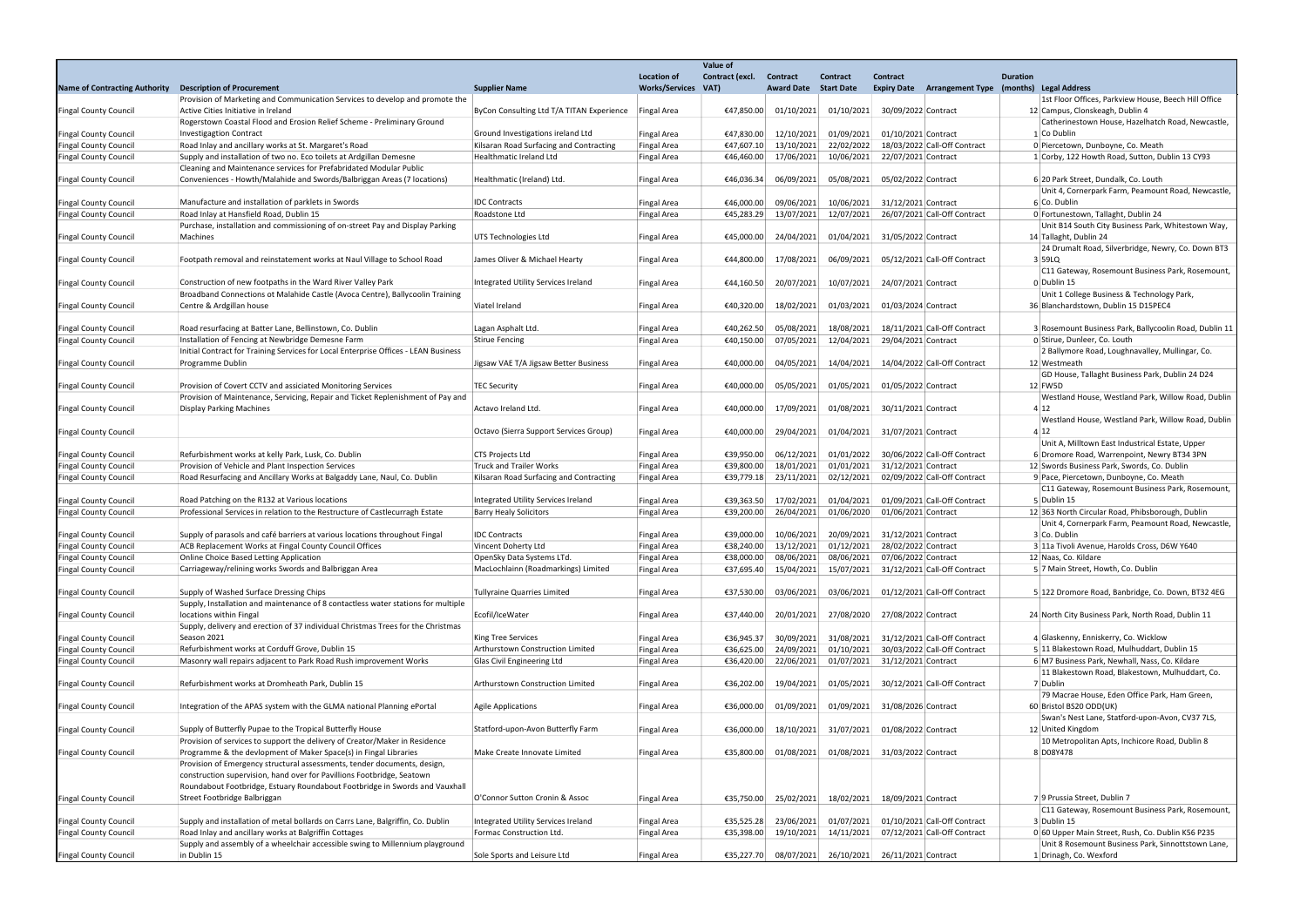|                                                              |                                                                                                                            |                                           |                                          | Value of                 |                                  |                          |                     |                              |                                                                                                        |
|--------------------------------------------------------------|----------------------------------------------------------------------------------------------------------------------------|-------------------------------------------|------------------------------------------|--------------------------|----------------------------------|--------------------------|---------------------|------------------------------|--------------------------------------------------------------------------------------------------------|
|                                                              |                                                                                                                            |                                           | <b>Location of</b>                       | Contract (excl.          | <b>Contract</b>                  | Contract                 | <b>Contract</b>     |                              | <b>Duration</b>                                                                                        |
| <b>Name of Contracting Authority</b>                         | <b>Description of Procurement</b>                                                                                          | <b>Supplier Name</b>                      | Works/Services VAT)                      |                          | <b>Award Date</b>                | <b>Start Date</b>        |                     |                              | Expiry Date Arrangement Type (months) Legal Address                                                    |
| <b>Fingal County Council</b>                                 | Road Inlay at Thorigne Foulard Lane, Lusk Road                                                                             | <b>Formac Construction Itd</b>            | <b>Fingal Area</b>                       |                          | €34,905.00 06/09/2021 07/09/2021 |                          |                     | 07/11/2021 Call-Off Contract | 2 60 Upper Main Street, Rush, Co. Dublin K56 P235                                                      |
|                                                              | Purchase of 250 HP 5TW13AA USB-C Universal Docking Stations under CPA 70.1,                                                |                                           |                                          |                          |                                  |                          |                     |                              |                                                                                                        |
|                                                              | the provision of Personal and Notebook Computers and Associated Services                                                   |                                           |                                          |                          |                                  |                          |                     |                              |                                                                                                        |
| <b>Fingal County Council</b>                                 | (OGP)                                                                                                                      | Datapac Ireland                           | <b>Fingal Area</b>                       | €34,862.50               | 26/07/2021                       | 26/07/2021               |                     | 25/07/2022 Call-Off Contract | 12 Robinhood Road, Dublin 22                                                                           |
|                                                              | Removal of lining on New Street, Malahide to create a one-way system and                                                   |                                           |                                          |                          |                                  |                          |                     |                              |                                                                                                        |
| <b>Fingal County Council</b>                                 | supply and lay of puma grip resin                                                                                          | Lyra Construction Itd T/A Stone Surfacing | Fingal Area                              | €34,082.00               | 25/02/2021                       | 15/11/2020               | 15/12/2020 Contract |                              | 155 Tegan Court, Screggan, Tullamore, Co. Offally                                                      |
| <b>Fingal County Council</b>                                 | Road inlay and ancillary works at Chapel Lane Road, Swords                                                                 | <b>Formac Construction Itd</b>            | <b>Fingal Area</b>                       | €33,944.25               | 05/08/2021                       | 18/08/2021               |                     | 18/11/2021 Call-Off Contract | 3 60 Upper Main Street, Rush, Co. Dublin                                                               |
|                                                              |                                                                                                                            |                                           |                                          |                          |                                  |                          |                     |                              |                                                                                                        |
|                                                              | Initial contract for consultancy services to develop a workplace spacial strategy                                          |                                           |                                          |                          |                                  |                          |                     |                              |                                                                                                        |
|                                                              | under Single supplier framework agreement for the provision of Consultancy                                                 |                                           |                                          |                          |                                  |                          |                     |                              |                                                                                                        |
| <b>Fingal County Council</b>                                 | Services to develop a Workplace Spacial Strategy and related future requirement. MCO Projects Limited                      |                                           | <b>Fingal Area</b>                       | €33,150.00               |                                  | 16/09/2021 15/09/2021    |                     | 01/12/2021 Call-Off Contract | 2 121-122 Capel Street, Dublin 1, D01 V3P                                                              |
|                                                              |                                                                                                                            |                                           |                                          |                          |                                  |                          |                     |                              |                                                                                                        |
| <b>Fingal County Council</b>                                 | Road inlay and ancillary works at Treen Hill Road, Lusk                                                                    | Lagan Asphalt Itd.                        | <b>Fingal Area</b>                       | €33,012.50<br>€33,000.00 | 12/08/2021<br>20/09/2021         | 27/08/2021<br>01/09/2021 | 31/08/2022 Contract | 27/12/2021 Call-Off Contract | 4 Rosemount Business Park, Ballycoolin Road, Dublin 11                                                 |
| Fingal County Council                                        | Purchase of One (1) 26-30kw Compact Tractor<br>Relining of 120m length of a damaged 450mm diameter storm water pipe on the | Dublin Grass Machinery                    | <b>Fingal Area</b>                       |                          |                                  |                          |                     |                              | 12 River Road, Ashtown, Dublin 15                                                                      |
|                                                              | Castleknock Road, Castleknock, Co. Dublin between the Castle court Shopping                                                |                                           |                                          |                          |                                  |                          |                     |                              | Unit 14, Golden Mile Ind Est, Breaffy Road, Castlebar                                                  |
| <b>Fingal County Council</b>                                 | Centre and the Church of Ireland Church                                                                                    | USSR Ltd                                  | <b>Fingal Area</b>                       | €32,650.80               | 26/05/2021                       | 01/06/2021               | 30/06/2021 Contract |                              | 1 Co. Mayo, Ireland                                                                                    |
| <b>Fingal County Council</b>                                 | Works - Arboriculture works Newbridge Demesne phase 2 and 3                                                                | King Tree Services Ltd                    | <b>Fingal Area</b>                       | €32,548.00               | 18/01/2021                       | 01/02/2021               | 15/02/2021 Contract |                              | 0 Glaskenny, Enniskerry, Co. Wicklow                                                                   |
| <b>Fingal County Council</b>                                 | Refurbishment of a Multi use games area at Rivermeade                                                                      | Spraoi Linn Ltd                           | <b>Fingal Area</b>                       | €32,364.00               | 08/07/2021                       | 30/08/2021               | 01/10/2021 Contract |                              | 1 Ballygarran House, Kilmuckridge, Co. Wexford                                                         |
|                                                              |                                                                                                                            |                                           |                                          |                          |                                  |                          |                     |                              | Unit 13, Block G, Greenogue Industrial Estate,                                                         |
| <b>Fingal County Council</b>                                 | Road Inlay & Ancillary Works at Lauders Lane, Burrow                                                                       | Pavement & Road Resurfacing Ltd.          | <b>Fingal Area</b>                       | €32,250.00               | 30/09/2021                       | 14/10/2021               |                     | 04/11/2021 Call-Off Contract | 0 Rathcoole, Co. Dublin                                                                                |
| Fingal County Council                                        | Radio Campaign to promote tourism and staycations within Fingal 2021                                                       | Mediavest Ltd (Spark Foundry)             | <b>Fingal Area</b>                       | €32,112.60               | 29/07/2021                       | 01/07/2021               | 01/08/2021 Contract |                              | 1 16 Sir John Rogerson's Quay, Dublin 2                                                                |
|                                                              | Carry out outlined surfacing and drainage works to Hartstown Car Park,                                                     | Lakeland Tarmacadam and Civil Engineering |                                          |                          |                                  |                          |                     |                              | Marlinstown Business Park, Marlinstown, Mullingar,                                                     |
| Fingal County Council                                        | Hartstown Park, Dublin 15                                                                                                  | Ltd                                       | <b>Fingal Area</b>                       | €31,740.00               | 17/09/2021                       | 01/10/2021               | 08/11/2021 Contract |                              | 1 Co. Westmeath N91 W5NN                                                                               |
|                                                              |                                                                                                                            |                                           |                                          |                          |                                  |                          |                     |                              | Unit 7-8, Block 13a, Ashbourne Business Park,                                                          |
| Fingal County Council                                        | Refurbishment works at 15 Wellview Grove, Dublin 15.                                                                       | McKeon Group                              | <b>Fingal Area</b>                       | €31,717.08               | 26/02/2021                       | 15/03/2021               | 07/09/2021 Contract |                              | 5 Ashbourne, Co. Meath                                                                                 |
|                                                              |                                                                                                                            |                                           |                                          |                          |                                  |                          |                     |                              | Unit A, Milltown East Industrical Estate, Upper                                                        |
| <b>Fingal County Council</b>                                 | Refurbishment works at Pinewood Green Avenue, Balbriggan, Co. Dublin                                                       | <b>CTS Projects Ltd</b>                   | <b>Fingal Area</b>                       | €30,740.00               | 05/10/2021                       | 01/11/2021               |                     | 01/05/2022 Call-Off Contract | 6 Dromore Road, Warrenpoint, Newry BT34 3PN                                                            |
|                                                              | Single Party Framework Agreement for Consultancy Services for Fingal Bridge                                                |                                           |                                          |                          |                                  |                          |                     |                              | Atkins House, 150 Airside Business Park, Swords, Co.                                                   |
| <b>Fingal County Council</b>                                 | Repair Programme 2021 to 2023                                                                                              | Atkins Ireland (WS Atkins Ireland Ltd)    | <b>Fingal Area</b>                       | €30,000.00               | 19/04/2021                       | 03/05/2021               | 03/05/2025 Contract |                              | 48 Dublin                                                                                              |
|                                                              | Provision of Demand Assessment for Affordable Housing Units to be Constructed                                              |                                           |                                          |                          |                                  |                          |                     |                              |                                                                                                        |
|                                                              | by Fingal County Council (Dun Emer, Hayestown, Ballymastone, Church Fields and                                             |                                           |                                          |                          |                                  |                          |                     |                              | Deloitte & Touche House, 29 Earlsfort Terrace, Dublin,                                                 |
| <b>Fingal County Council</b>                                 | Hacketstown)                                                                                                               | Deloitte Ireland LLP                      | <b>Fingal Area</b>                       | €30,000.00               | 19/05/2021                       | 19/05/2021               |                     | 19/08/2021 Call-Off Contract | 3 D02 AY28                                                                                             |
|                                                              |                                                                                                                            |                                           |                                          |                          |                                  |                          |                     |                              | Unit 4, Cornerpark Farm, Peamount Road, Newcastle,                                                     |
| <b>Fingal County Council</b>                                 | Manufacture and installation of parklets in Skerries                                                                       | <b>IDC Contracts</b>                      | <b>Fingal Area</b>                       | €29,000.00               | 09/06/2021                       | 10/06/2021               | 31/12/2021 Contract |                              | 6 Co. Dublin                                                                                           |
|                                                              |                                                                                                                            |                                           |                                          |                          |                                  |                          |                     |                              | Block 2, Westpoint Court Business Park, John F                                                         |
|                                                              | Detailed Topographical Survey for Broadmeadow Way Greenway project ref. PSI-                                               |                                           |                                          |                          |                                  |                          |                     |                              | kennedy Dr, John F Kennedy Industrial Estate, Dublin                                                   |
| <b>Fingal County Council</b>                                 | 012                                                                                                                        | Murphy Surveys Ltd                        | <b>Fingal Area</b>                       | €28,925.00               | 08/02/2021                       | 08/02/2021               | 10/05/2021 Contract |                              | 3 D12 E138                                                                                             |
| <b>Fingal County Council</b>                                 | 220 E5 Licences                                                                                                            | MicroMail Ltd                             | <b>Fingal Area</b>                       | €28,921.20               | 28/05/2021                       | 01/06/2021               | 31/08/2021 Contract |                              | 33 Nessan House, Bessboro Road, Blackrock. Cork                                                        |
|                                                              | Consultancy and design services for the pedestrioanisation of New Street in                                                |                                           |                                          |                          |                                  |                          |                     |                              |                                                                                                        |
| <b>Fingal County Council</b>                                 | Malahide to commence in the Summer of 2021                                                                                 | Systra                                    | <b>Fingal Area</b>                       | €28,690.00               | 10/09/2021                       | 31/03/2021               | 03/09/2021 Contract |                              | 5 Riverview House, 21-23 City Quay, Dublin 2                                                           |
| <b>Fingal County Council</b>                                 | Gorse Removal at the Bailey in Howth                                                                                       | King Tree Services Ltd                    | <b>Fingal Area</b>                       | €28,223.00               | 04/02/2021                       | 16/11/2020               | 11/12/2020 Contract |                              | 0 Enniskerry, Co. Wicklow                                                                              |
|                                                              | Construction of concrete footpaths in a series of batches from 2-8 square metres                                           |                                           |                                          |                          |                                  |                          |                     |                              |                                                                                                        |
| <b>Fingal County Council</b>                                 | at various locations in Bayside                                                                                            | John Browne Construction Ltd              | <b>Fingal Area</b>                       | €27,903.22               | 18/06/2021                       | 04/06/2021               | 04/12/2021 Contract |                              | 6 Carragh, Granard, Co. Longford                                                                       |
|                                                              | Purchase of 3 Triobikes, 3 spare batteries and 3 duffels are required for Active                                           |                                           |                                          |                          |                                  |                          |                     |                              |                                                                                                        |
| <b>Fingal County Council</b>                                 | Travel's Cycling Without Age Initiative                                                                                    | Copenhagen Cycle                          | <b>Fingal Area</b>                       | €27,780.00               | 31/05/2021                       | 31/05/2021               | 30/06/2021 Contract |                              | 1 Otto Busses Vej 5, 1. - 2450 SV - Denmark                                                            |
|                                                              | Supply, fit out and delivery of 2 no. 8ft (2.4m) x 15ft (4.57m) containers to be used                                      |                                           |                                          |                          |                                  |                          |                     |                              |                                                                                                        |
| <b>Fingal County Council</b>                                 | as Lifeguard Stations                                                                                                      | Calnan Group                              | <b>Fingal Area</b>                       | €27,611.00               | 12/03/2021                       | 22/02/2021               | 15/05/2021 Contract |                              | 2 Kells, Co. Meath                                                                                     |
| Fingal County Council                                        | Footpath Works at R126 Portrane, Co. Dublin                                                                                | <b>Formac Construction Limited</b>        | <b>Fingal Area</b>                       | €27,358.00               | 31/08/2021                       | 27/08/2021               |                     | 27/04/2022 Call-Off Contract | 8 Upper Main Street, Rush, Co. Dublin K56 P235<br>13 Parklands Office Park, Southern Cross Road, Bray, |
|                                                              | Road inlay, St. MaCullins Close, Lusk                                                                                      | D.M. Morris Limited                       |                                          | €26,886.00               | 21/09/2021                       | 04/10/2021               |                     | 04/01/2022 Call-Off Contract | 3 Co. Wicklow, A98 EP08                                                                                |
| Fingal County Council                                        | Concrete Footpath Construction in a serious of batches from 2-7 square metres at                                           |                                           | <b>Fingal Area</b>                       |                          |                                  |                          |                     |                              |                                                                                                        |
|                                                              | various locations in Bayside                                                                                               | John Browne Construction Ltd              |                                          | €26,875.00               | 14/07/2021                       | 02/08/2021               |                     | 02/09/2021 Call-Off Contract | 1 Carragh, Granard, Co. Longford                                                                       |
| <b>Fingal County Council</b><br><b>Fingal County Council</b> | Road Inlay and ancillary works at Clonalvy Lane, Glebe East                                                                | Roadstone Ltd                             | <b>Fingal Area</b><br><b>Fingal Area</b> | €26,680.58               | 23/09/2021                       | 07/09/2021               |                     | 07/11/2021 Call-Off Contract | 2 Fortunestown, Tallaght, Dublin 24                                                                    |
| <b>Fingal County Council</b>                                 | Footpath works at Church Street, Skerries, Co. Dublin                                                                      | Formac Construction Ltd.                  | <b>Fingal Area</b>                       | €26,675.00               | 22/12/2021                       | 22/12/2021               |                     | 04/04/2022 Call-Off Contract | 3 60 Upper Main Street, Rush, Co. Dublin                                                               |
|                                                              | Supply and installation of a single ended Multi Use Games Area with a                                                      |                                           |                                          |                          |                                  |                          |                     |                              |                                                                                                        |
| Fingal County Council                                        | tarmacadam base at Hartstown Park                                                                                          | Outfit Outdoor Fitness Equipment Ltd.     | <b>Fingal Area</b>                       | €26,500.00               | 15/08/2021                       | 30/09/2021               | 29/10/2021 Contract |                              | 1 James Street, Kiltimage, Co. Mayo.                                                                   |
| <b>Fingal County Council</b>                                 | Road Resurfacing and Ancillary Works at Dermotstown Lane, Co. Dublin                                                       | Kilsaran Road Surfacing and Contracting   | Fingal Area                              | €26,473.95               | 23/11/2021                       | 02/12/2021               |                     | 02/09/2022 Call-Off Contract | 9 Pace, Piercetown, Dunboyne, Co. Meath                                                                |
|                                                              | Replacement of Concrete Paths and Entrances at St. Margaret's Road, Malahide                                               |                                           |                                          |                          |                                  |                          |                     |                              |                                                                                                        |
| <b>Fingal County Council</b>                                 | and Main Street, Malahide, Co. Dublin                                                                                      | John Browne Construction Limited          | <b>Fingal Area</b>                       | €26,015.00               | 01/11/2021                       | 25/10/2021               |                     | 20/11/2021 Call-Off Contract | 0 Carragh, Granard, Co. Longford                                                                       |
|                                                              |                                                                                                                            |                                           |                                          |                          |                                  |                          |                     |                              | Unit 4, Cornerpark Farm, Peamount Road, Newcastle,                                                     |
| <b>Fingal County Council</b>                                 | Manufacture and installation of parklets in Howth                                                                          | <b>IDC Contracts</b>                      | <b>Fingal Area</b>                       | €26,000.00               | 09/06/2021                       | 10/06/2021               | 31/12/2021 Contract |                              | 6 Co. Dublin                                                                                           |
|                                                              |                                                                                                                            |                                           |                                          |                          |                                  |                          |                     |                              |                                                                                                        |
| <b>Fingal County Council</b>                                 | Road Inlay at Convent Lane, Rush. At St. MacCullins Road, Lusk/Ministers Road                                              | Formac Construction Ltd.                  | <b>Fingal Area</b>                       | €25,947.20               | 13/09/2021                       | 23/09/2021               |                     | 23/12/2021 Call-Off Contract | 3 60 Upper Main Street, Rush, Co. Dublin                                                               |
|                                                              | Provision of Fingal Alerts Annual Subscription and 50,000 included Text Message                                            |                                           |                                          |                          |                                  |                          |                     |                              | Burrell Hall, St. Kieran's College, College Road, Co.                                                  |
| <b>Fingal County Council</b>                                 | Alert Credits Aug 2021 to Aug 2022                                                                                         | Pin Point Alerts Ltd.                     | <b>Fingal Area</b>                       | €25,750.00               | 23/09/2021                       | 07/08/2021               | 06/08/2022 Contract |                              | 12 Kilkenny, R95 TP64                                                                                  |
|                                                              |                                                                                                                            |                                           |                                          |                          |                                  |                          |                     |                              |                                                                                                        |